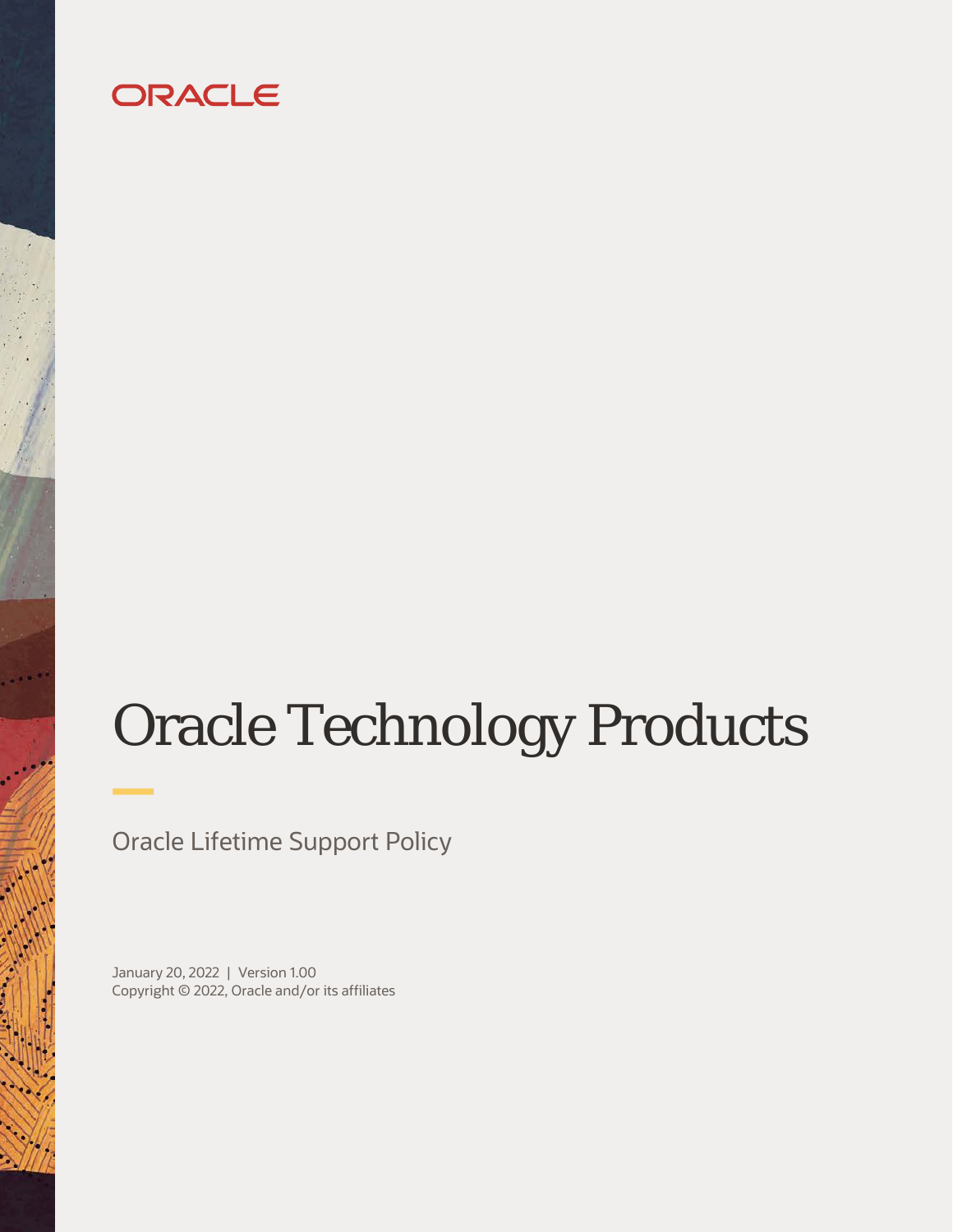## **TABLE OF CONTENTS**

| <b>ORACLE LIFETIME SUPPORT:</b><br>From Five Years to Forever                 | 3<br>$\overline{3}$ |
|-------------------------------------------------------------------------------|---------------------|
|                                                                               |                     |
| <b>ORACLE LIFETIME SUPPORT:</b><br>Oracle Essbase Releases                    | 5<br>6              |
| Oracle SQL Developer Data Modeler Releases                                    | 7                   |
| Oracle REST Data Services (formerly Application Express Listener)             | 8                   |
| Oracle's Ikan Releases                                                        | $\circ$             |
| Oracle Collaboration Suite Releases                                           | 10                  |
| <b>Oracle Beehive Releases</b>                                                | 10                  |
| Oracle Enterprise Manager Releases                                            | 10 <sup>10</sup>    |
| Oracle Business Transaction Management Releases (Formerly Amberpoint)         | 11                  |
| Oracle Real User Experience Insight Releases (Formerly Moniforce)             | 12                  |
| <b>Oracle Application Testing Suite Releases</b>                              | 13                  |
| Oracle's mValent Releases                                                     | 14                  |
| Oracle Rdb Database Releases                                                  | 15                  |
| Oracle CODASYL DBMS Database Release                                          | 15                  |
| Oracle Times Ten In-Memory Database Releases                                  | 15                  |
| Oracle Berkeley DB (Formerly Sleepycat) Releases                              | 16                  |
| Oracle Database Lite Releases                                                 | 18                  |
| Oracle Database Mobile Server                                                 | 18                  |
| Oracle Reliaty Backup Releases                                                | 18                  |
| Oracle Secure Backup Releases                                                 | 19                  |
| Oracle Warehouse Builder Releases                                             | 19                  |
| Oracle's JD Edwards EnterpriseOne Extended Process Integration (XPI) Releases | 1Q                  |
| Oracle's Auptyma Release                                                      | 20                  |
| Oracle Express Server Release                                                 | 20                  |
| Oracle Gateway Release's                                                      | 20                  |
| Oracle's TripleHop Releases                                                   | 23                  |
| Oracle Secure Enterprise Search                                               | 23                  |
| Oracle Application Express (Formerly HTML DB)                                 | 23                  |
| Oracle Zero Data Loss Appliance Releases                                      | 24                  |
| Oracle Fail Safe Releases                                                     | 24                  |
| Oracle's ClearApp Releases                                                    | 25                  |
| Oracle Virtual Iron Releases                                                  | 25                  |
| Oracle's Secerno Releases                                                     | 26                  |
| Oracle Audit Vault and Database Firewall Releases                             | 27                  |
| Oracle Key Vault Releases                                                     | 27                  |
| Oracle's MySQL Releases                                                       | 27                  |
| Oracle's NoSOL Database Release                                               | 28                  |
| Oracle Big Data Appliance                                                     | 29                  |
| Oracle Big Data SQL                                                           | 29                  |
| Oracle Big Data Connectors                                                    | 29                  |
| Oracle Big Data Spatial and Graph                                             | 30                  |
| Oracle Exadata Storage Server Software                                        | 31                  |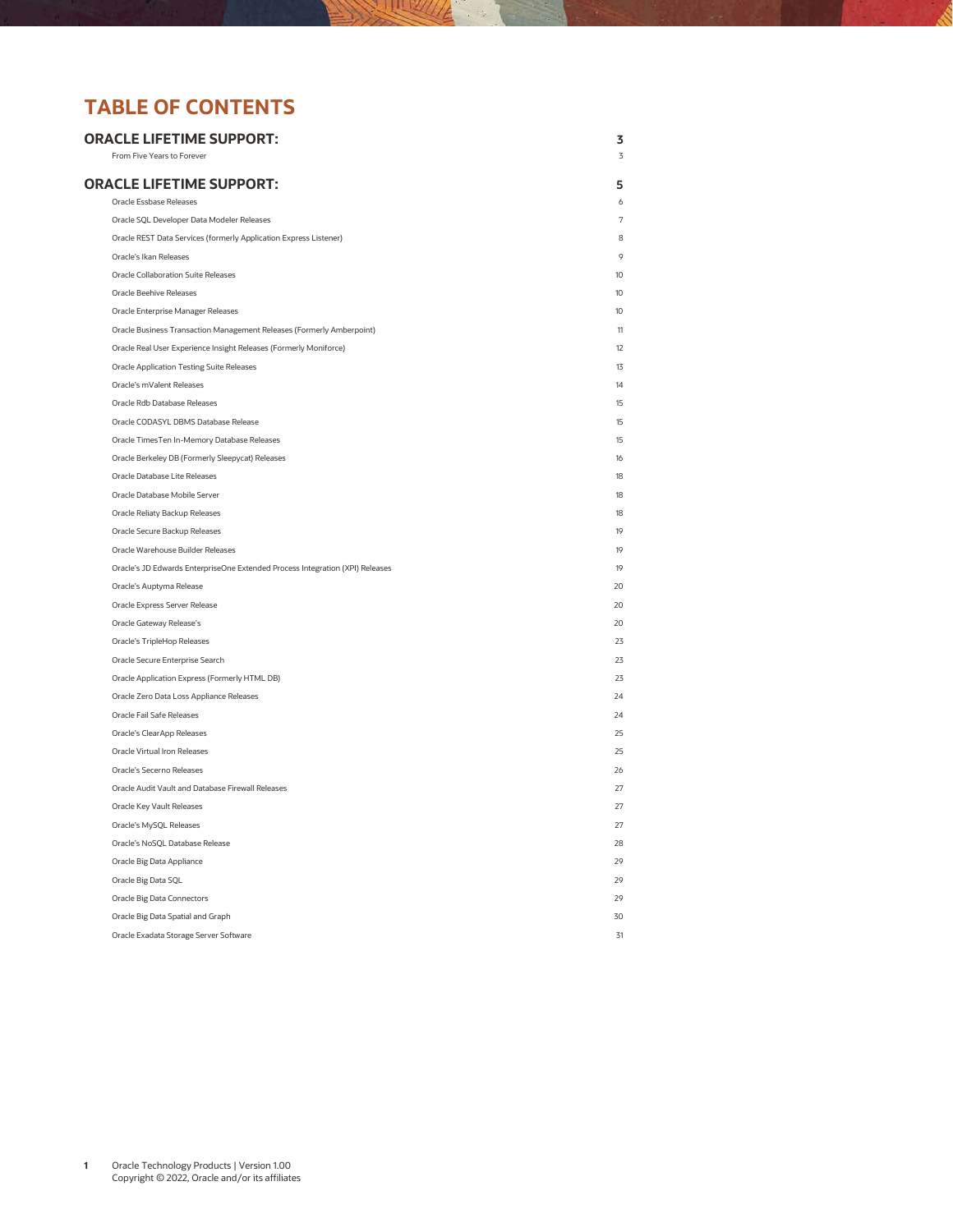## **ORACLE TECHNOLOGY**

Maximize your support investment, unlock the full value of your Oracle products, and control your upgrade strategy—with the industry's leading support policy.

Simple, predictable, flexible, and the most comprehensive support policy available, the Oracle Lifetime Support Policy helps drive your business success. Oracle's industry leading support policy covers your entire technology environment, from database to middleware to applications—an industry first, only from Oracle.

Oracle's Lifetime Support Policy also puts you in control of your upgrade strategy. Our flexible support policy stages make it easier for you to plan and budget for Oracle's exclusive product upgrades. You'll enjoy continued peace of mind, knowing that we'll always be there to support your business. When it's time to upgrade, you'll have rights to major product releases, so you can benefit from Oracle's technology leadership and keep pace with the world of business.

Expect lifetime support. Expect control of your technology future—with Oracle's Lifetime Support Policy.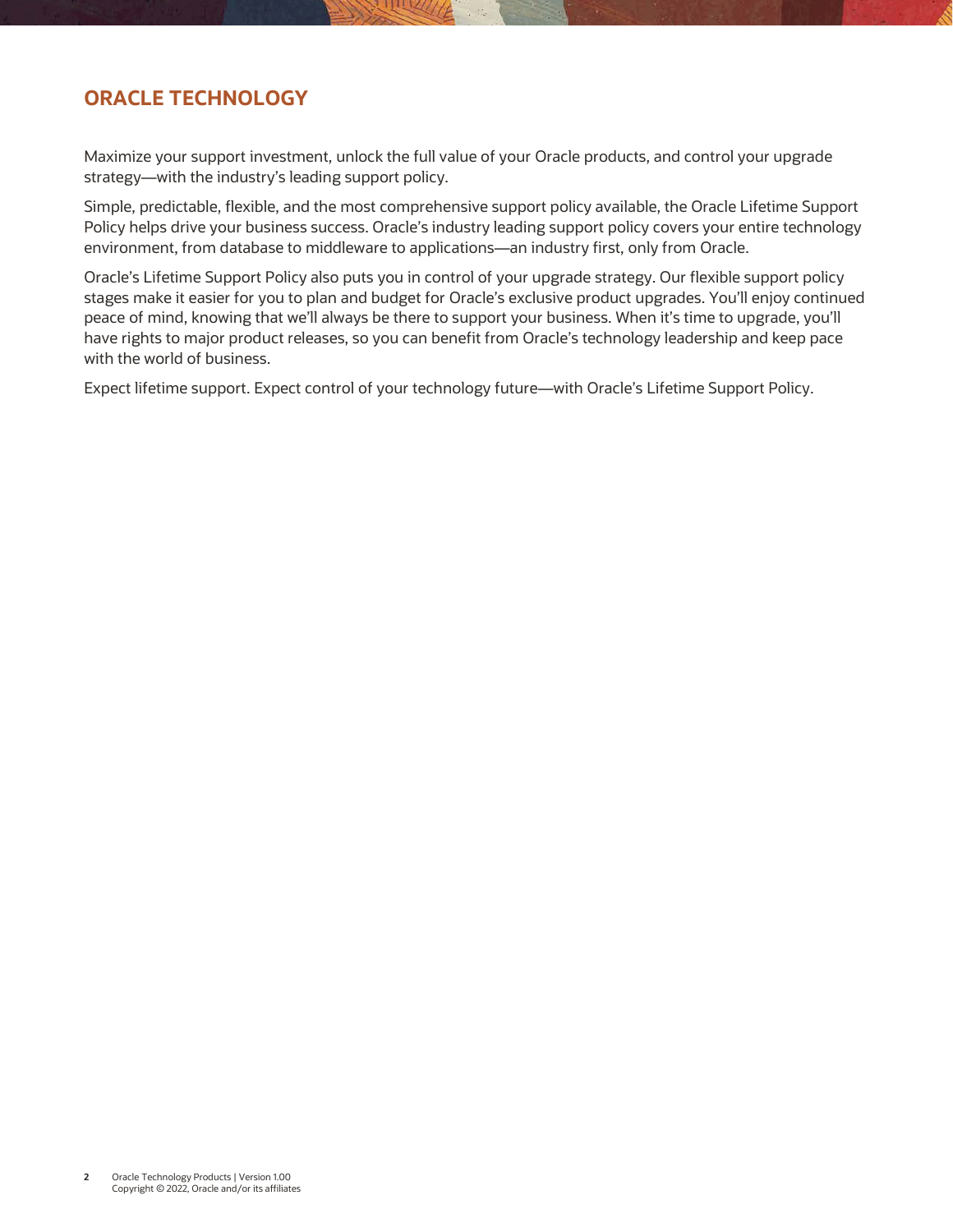## <span id="page-3-0"></span>**ORACLE LIFETIME SUPPORT:**

<span id="page-3-1"></span>**From Five Years to Forever**

#### **Oracle Lifetime Support Policy**

With Oracle Support, you know up front and with certainty how long your Oracle products are supported. The Lifetime Support Policy provides access to technical experts for as long as you license your Oracle products and consists of three support stages: Premier Support, Extended Support, and Sustaining Support. It delivers maximum value by providing you with rights to major product releases so you can take full advantage of technology and product enhancements. Your technology and your business keep moving forward together.

Premier Support provides a standard five-year support policy for Oracle Technology products. You can extend support for an additional three years with Extended Support for specific releases or receive indefinite technical support with Sustaining Support.

#### **Premier Support**

As an Oracle customer, you can expect the best with Premier Support, our award-winning, nextgeneration support program. Premier Support provides you with maintenance and support for your Oracle Database products for five years from their general availability date. You benefit from

- Major product and technology releases
- Technical support
- My Oracle Support
- Updates, fixes, security alerts, data fixes, and critical patch updates
- Tax, legal, and regulatory updates
- Upgrade scripts
- Certification with most new third-party products/versions
- Certification with most new Oracle products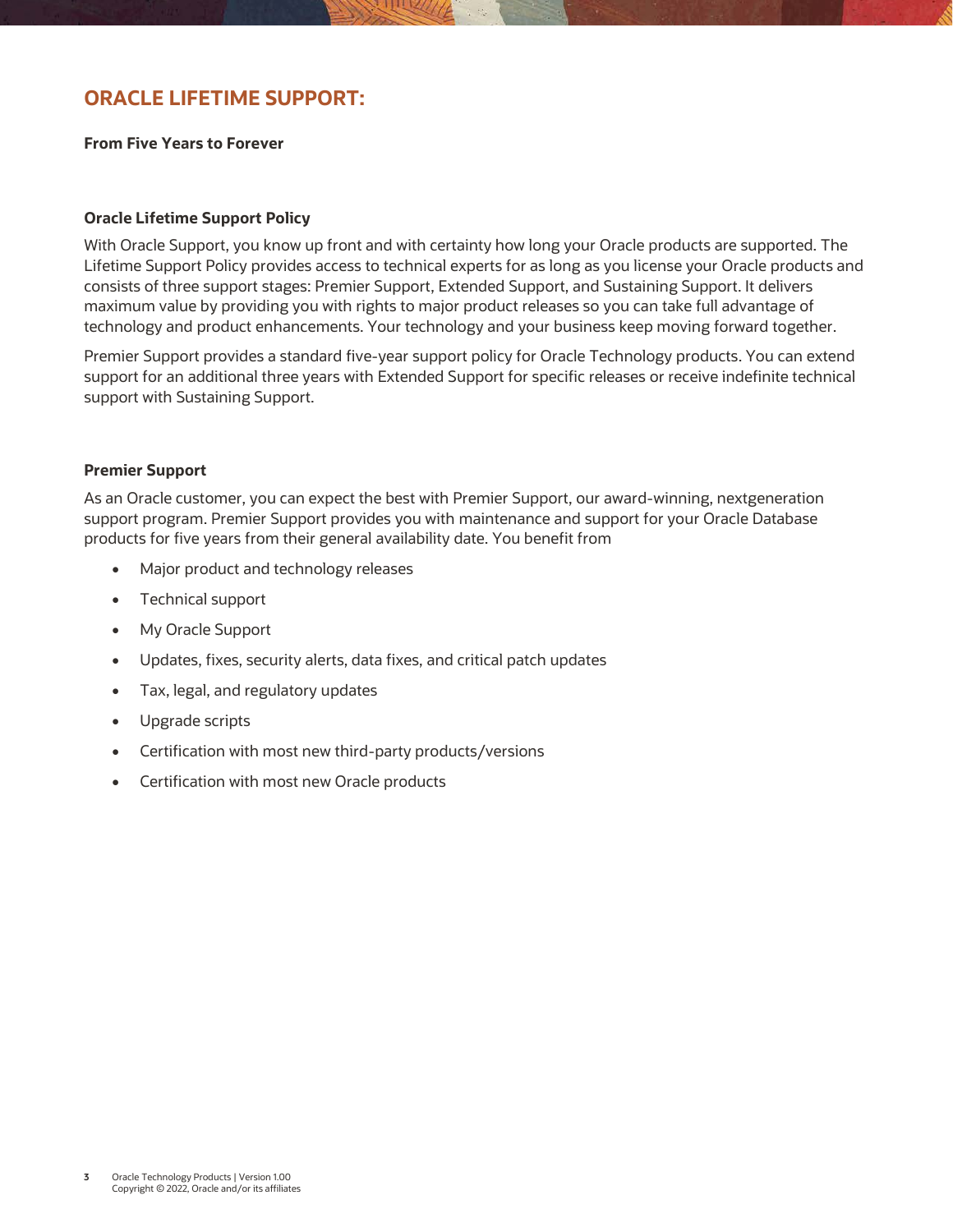#### **Extended Support**

Your technology future is assured with Oracle's Extended Support. Extended Support lets you stay competitive, with the freedom to upgrade on your timetable. If you take advantage of Extended Support, it provides you with an extra three years of support for specific Oracle releases for an additional fee. You benefit from

- Major product and technology releases
- Technical support
- My Oracle Support
- Updates, fixes, security alerts, data fixes, and critical patch updates
- Tax, legal, and regulatory updates
- Upgrade scripts
- Certification with most existing third-party products/versions
- Certification with most existing Oracle products

Extended Support may not include certification with some new third-party products/versions.

#### **Sustaining Support**

Sustaining Support puts you in control of your upgrade strategy. When Premier Support expires, if you choose not to purchase Extended Support, or when Extended Support expires, Sustaining Support will be available for as long as you license your Oracle products. With Sustaining Support, you receive technical support, including access to our online support tools, knowledgebases, and technical support experts. You benefit from

- Major product and technology releases
- Technical support
- Access to My Oracle Support
- Fixes, updates, and critical patch updates created during Premier Support and Extended Support (if offered and only after the Extended Support period ends)
- Upgrade scripts created during the Premier Support stage

Sustaining Support does not include

- New updates, fixes, security alerts, data fixes, and critical patch updates
- New tax, legal, and regulatory updates
- New upgrade scripts
- Certification with new third-party products/versions
- Certification with new Oracle products

For more specifics on Premier Support, Extended Support, and Sustaining Support, please refer to Oracle's 'Technical Support Policies'.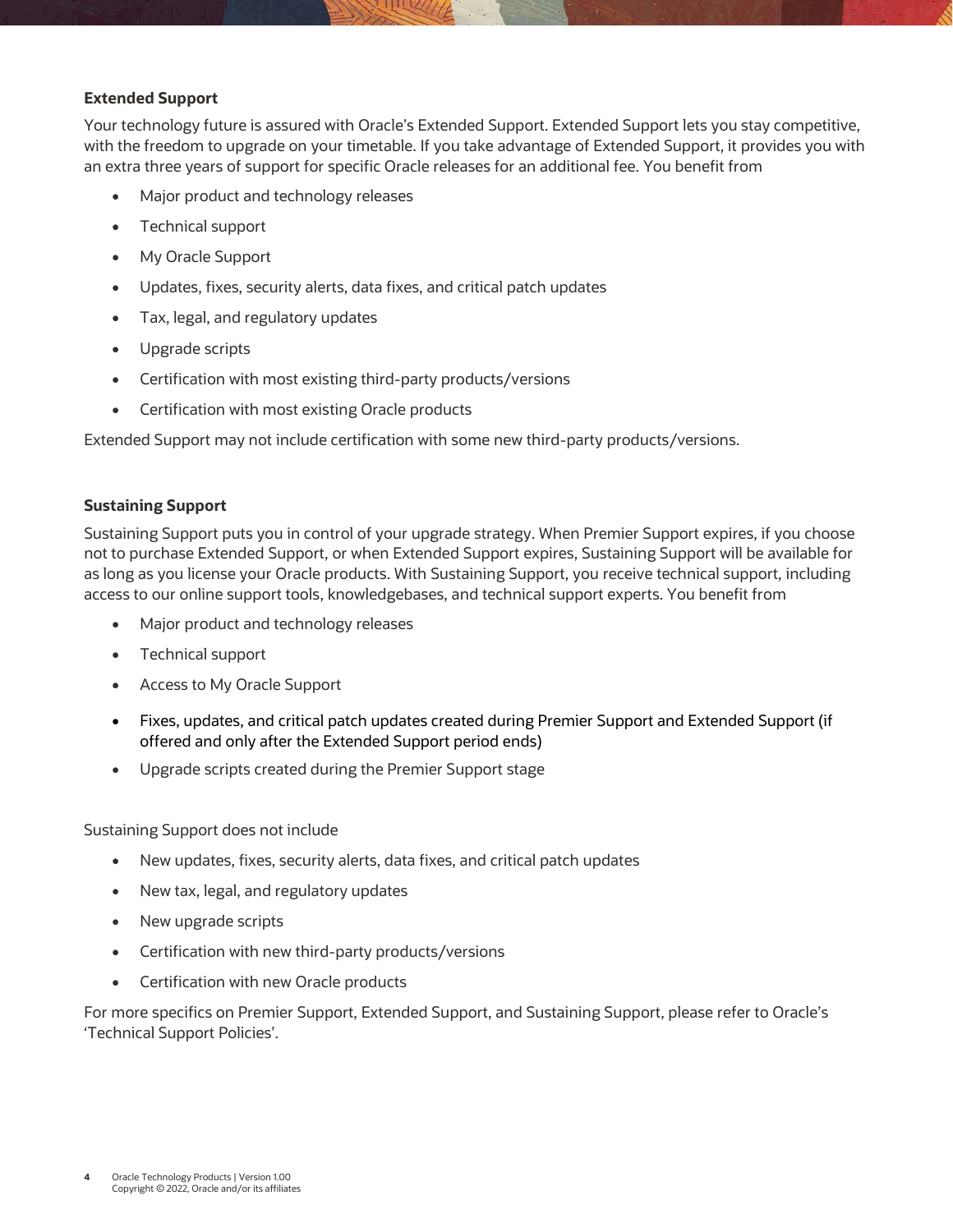## <span id="page-5-0"></span>**ORACLE LIFETIME SUPPORT:**

**Coverage for Oracle Technology Products**

#### **Oracle Database Releases**

| <b>Release</b>                             | <b>GA Date</b>  | <b>Premier</b><br><b>Support Ends</b>                                                                    | <b>Extended</b><br><b>Support Ends</b> | <b>Sustaining</b><br><b>Support Ends</b> |
|--------------------------------------------|-----------------|----------------------------------------------------------------------------------------------------------|----------------------------------------|------------------------------------------|
| 8.1.7                                      | Sept 2000       | Dec 2004                                                                                                 | Dec 2006                               | Indefinite                               |
| 9.2                                        | <b>Jul 2002</b> | Jul 2007                                                                                                 | <b>Jul 2010</b>                        | Indefinite                               |
| 10.1                                       | Jan 2004        | Jan 2009                                                                                                 | Jan 2012                               | Indefinite                               |
| 10.2                                       | <b>Jul 2005</b> | Jul 2010                                                                                                 | <b>Jul 2013</b>                        | Indefinite                               |
| 11.1                                       | Aug 2007        | Aug 2012                                                                                                 | Aug 2015                               | Indefinite                               |
| 11.2                                       | Sep 2009        | Jan 2015                                                                                                 | Dec 2020                               | Indefinite                               |
| Enterprise Edition 12.1 <sup>2</sup>       | Jun 2013        | Jul 2018                                                                                                 | Jul 2022                               | Indefinite                               |
| Standard Edition (SE) 12.1                 | Jun 2013        | Aug 2016                                                                                                 | <b>Not Available</b>                   | Indefinite                               |
| Standard Edition One (SE1) 12.1            | Jun 2013        | Aug 2016                                                                                                 | Not Available                          | Indefinite                               |
| Standard Edition 2 (SE2) 12.1 <sup>2</sup> | Sep 2015        | <b>Jul 2018</b>                                                                                          | <b>Jul 2022</b>                        | Indefinite                               |
| 12.2.0.1 <sup>1</sup>                      | Mar 2017        | Nov 30, 2020 (Limited<br><b>Error Correction Period</b><br>for 12.2.0.1 - Dec 1, 2020<br>$-Mar 31, 2022$ | Not Available                          | Indefinite                               |

<sup>1</sup> Oracle Database 12.2.0.1: Premier Support error correction provided for the period of December 1, 2020 through March 31, 2022 will be limited to Severity 1 production fixes and security fixes delivered via the Quarterly Release Update (RU) process. Error Correction support will be available only for the following platforms: Linux x86-64, Solaris x86-64, Solaris SPARC, IBM AIX on Power Systems, IBM Linux on System Z (ZLinux), HP-UX Itanium, Fujitsu BS2000 and Microsoft Windows x64. This extension excludes:

- Functional upgrades of any kind, issues associated with Third-Party software, and certifications with new versions of the OS; embedded components in the Oracle Database that rely upon de-supported releases of Java products; updates to any cryptography related functionality, including, but not limited to, Transport Layer Security (TLS), network encryption, and other forms of secured communications.
- Embedded components in the Oracle Database that rely upon de-supported releases of Java products; updates to any cryptography related functionality, including, but not limited to, Transport Layer Security (TLS), network encryption, and other forms of secured communications.

<sup>2</sup> Oracle Database 12.1.0.2 : Extended Support is offered for the period August 2021 through July 2022 for the following platforms: Linux x86-64, Linux on IBM Z, IBM AIX on POWER Systems (64 bit), HP-UX Itanium, Fujitsu BS2000, Oracle Solaris on SPARC, Oracle Solaris on x86-64 and Microsoft Windows x64. Please note that the Microsoft Windows 2008 version used for building the Oracle Database 12.1.0.2 Windows platform reached end-of-life support on January 14, 2020. However, we will make reasonable efforts to deliver patches for Database 12.1.0.2 for Windows until July 2022, as long as our tooling continues to function.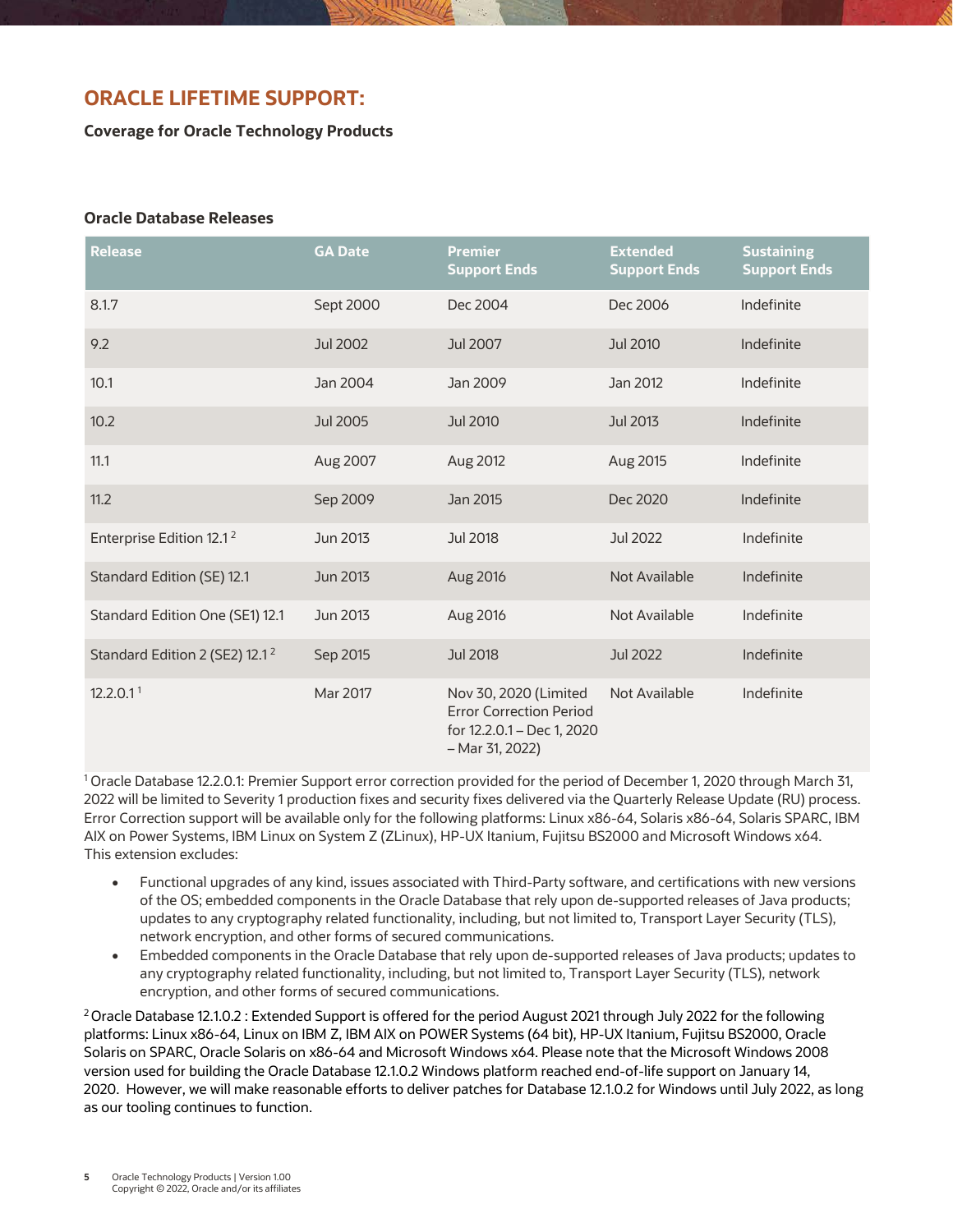#### **Oracle Database Releases (continued)**

| <b>Release</b>           | <b>GA Date</b> | <b>Premier</b><br>Support Ends | <b>Extended</b><br>Support Ends | <b>Sustaining</b><br><b>Support Ends</b> |
|--------------------------|----------------|--------------------------------|---------------------------------|------------------------------------------|
| 18 <sub>c</sub>          | Jul 2018       | Jun 2021                       | Not Available                   | Indefinite                               |
| 19c (Long Term Release)  | Apr 2019       | Apr 2024                       | Apr 2027                        | Indefinite                               |
| 21c (Innovation Release) | Aug 2021       | Apr 2024                       | Not Available                   | Indefinite                               |

For more detailed information on bug fix and patch release policies and dates, please refer to th[e Database Error Correction](https://support.oracle.com/rs?type=doc&id=209768.1) [Support Policy \(Doc ID 209768.1\)](https://support.oracle.com/rs?type=doc&id=209768.1) and th[e Release Schedule of Current Database Releases \(Doc ID 742060.1\)](https://support.oracle.com/rs?type=doc&id=742060.1) 

Information on upgrade paths can be found in the Database Upgrade Guide for the release you plan to upgrade to. Product documentation can be found at https://docs.oracle.com in the Oracle Help Center.

#### <span id="page-6-0"></span>**Oracle Essbase Releases**

| <b>Release</b> | <b>GA Date</b> | <b>Premier</b><br><b>Support Ends</b> | Extended<br><b>Support Ends</b> | <b>Sustaining</b><br><b>Support Ends</b> |
|----------------|----------------|---------------------------------------|---------------------------------|------------------------------------------|
| Essbase 21.x   | Dec 2020       | Aug 2025                              | Not Available                   | Indefinite                               |

For previous Oracle Essbase releases, please see the Middleware and Applications LSP.

#### **Oracle SQL Developer Releases**

| <b>Release</b> | <b>GA Date</b> | <b>Premier</b><br><b>Support Ends</b> | <b>Extended</b><br><b>Support Ends</b> | <b>Sustaining</b><br><b>Support Ends</b> |
|----------------|----------------|---------------------------------------|----------------------------------------|------------------------------------------|
| 1.0            | Mar 2006       | Mar 2011                              | Not Available                          | Indefinite                               |
| 1.1            | Dec 2006       | Mar 2011                              | Not Available                          | Indefinite                               |
| 1.2            | Jun 2007       | Jun 2012                              | Not Available                          | Indefinite                               |
| 1.5            | Apr 2008       | Apr 2013                              | Not Available                          | Indefinite                               |
| 2.1            | Dec 2009       | Dec 2014                              | Not Available                          | Indefinite                               |
| 3.0            | Mar 2011       | Mar 2016                              | Not Available                          | Indefinite                               |
| 3.1            | Feb 2012       | Feb 2017                              | Not Available                          | Indefinite                               |
| 3.2            | Aug 2012       | Aug 2017                              | Not Available                          | Indefinite                               |
| 4.0            | Sep 2014       | Sep 2019                              | Not Available                          | Indefinite                               |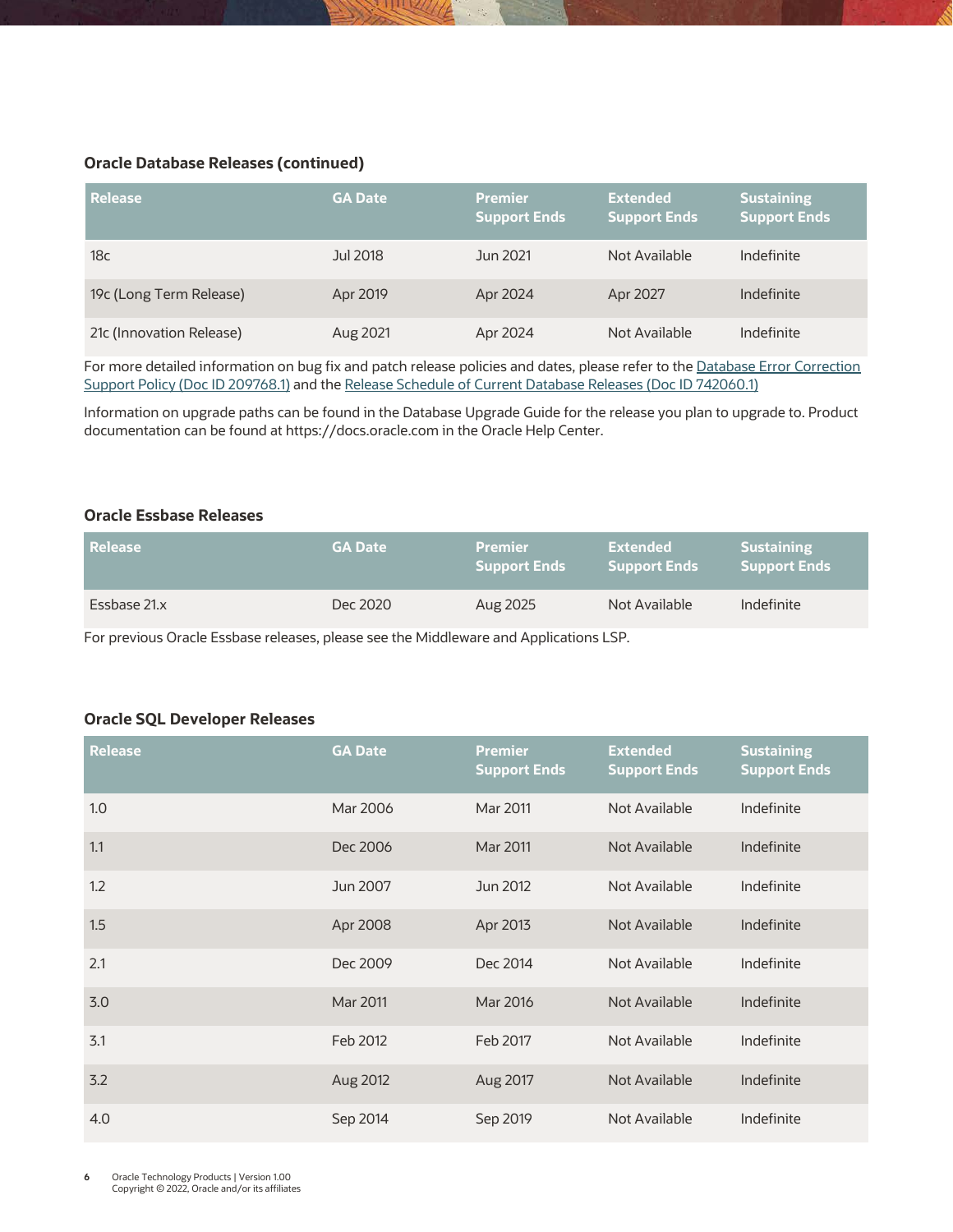## **Oracle SQL Developer Releases (continued)**

| <b>Release</b> | <b>GA Date</b>  | <b>Premier</b><br><b>Support Ends</b> | <b>Extended</b><br><b>Support Ends</b> | <b>Sustaining</b><br><b>Support Ends</b> |
|----------------|-----------------|---------------------------------------|----------------------------------------|------------------------------------------|
| 4.1            | May 2015        | May 2020                              | Not Available                          | Indefinite                               |
| 4.2            | Apr 2017        | Apr 2022                              | <b>Not Available</b>                   | Indefinite                               |
| 17.2           | Jul 2017        | <b>Jul 2022</b>                       | Not Available                          | Indefinite                               |
| 17.3           | Oct 2017        | Oct 2022                              | <b>Not Available</b>                   | Indefinite                               |
| 17.4           | Dec 2017        | Dec 2022                              | Not Available                          | Indefinite                               |
| 18.1           | Apr 2018        | Apr 2023                              | Not Available                          | Indefinite                               |
| 18.2           | <b>Jul 2018</b> | Jul 2023                              | Not Available                          | Indefinite                               |
| 18.3           | Oct 2018        | Oct 2023                              | Not Available                          | Indefinite                               |
| 18.4           | Jan 2019        | Jan 2024                              | Not Available                          | Indefinite                               |
| 19.1           | Apr 2019        | Apr 2024                              | Not Available                          | Indefinite                               |
| 19.2           | Sep 2019        | Sep 2024                              | Not Available                          | Indefinite                               |
| 19.4           | Dec 2019        | Dec 2024                              | <b>Not Available</b>                   | Indefinite                               |
| 20.2           | Jun 2020        | Jun 2025                              | Not Available                          | Indefinite                               |
| 20.4           | Jan 2021        | Jan 2026                              | Not Available                          | Indefinite                               |
| 21.2           | Jul 2021        | <b>Jul 2026</b>                       | Not Available                          | Indefinite                               |

## <span id="page-7-0"></span>**Oracle SQL Developer Data Modeler Releases**

| Release | <b>GA Date</b> | <b>Premier</b><br>Support Ends | <b>Extended</b><br><b>Support Ends</b> | <b>Sustaining</b><br><b>Support Ends</b> |
|---------|----------------|--------------------------------|----------------------------------------|------------------------------------------|
| 2.0     | Jul 2009       | Jul 2014                       | Not Available                          | Indefinite                               |
| 3.0     | Jan 2011       | Jan 2016                       | Not Available                          | Indefinite                               |
| 3.1     | Feb 2012       | Feb 2017                       | Not Available                          | Indefinite                               |
| 3.3     | Mar 2013       | Mar 2018                       | Not Available                          | Indefinite                               |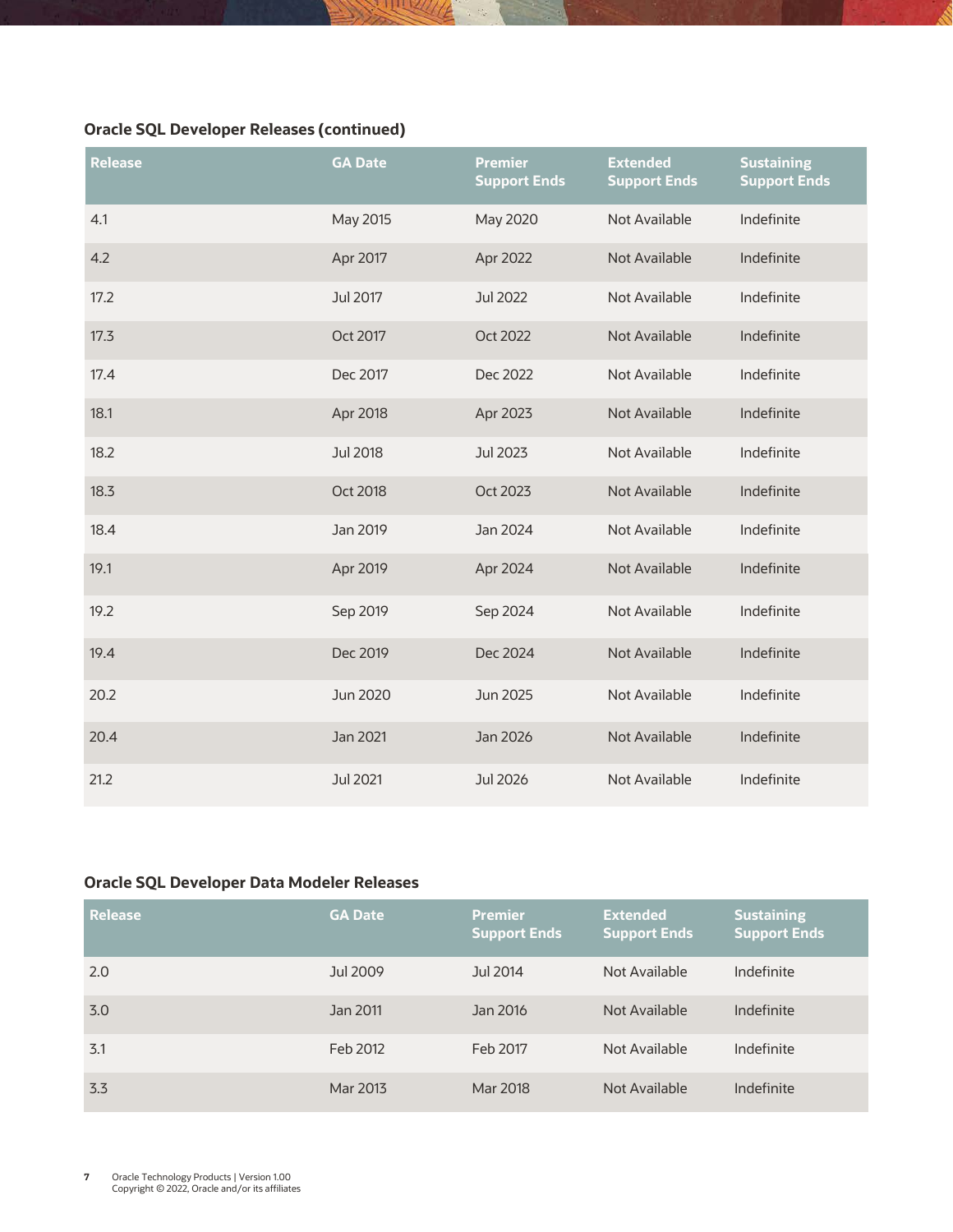#### **Oracle SQL Developer Data Modeler Releases**

| <b>Release</b> | <b>GA Date</b>  | <b>Premier</b><br><b>Support Ends</b> | <b>Extended</b><br><b>Support Ends</b> | <b>Sustaining</b><br><b>Support Ends</b> |
|----------------|-----------------|---------------------------------------|----------------------------------------|------------------------------------------|
| 4.0            | Sep 2014        | Sep 2019                              | Not Available                          | Indefinite                               |
| 4.1            | May 2015        | May 2020                              | Not Available                          | Indefinite                               |
| 4.2            | Apr 2017        | Apr 2022                              | Not Available                          | Indefinite                               |
| 17.2           | <b>Jul 2017</b> | <b>Jul 2022</b>                       | Not Available                          | Indefinite                               |
| 17.3           | Oct 2017        | Oct 2022                              | Not Available                          | Indefinite                               |
| 17.4           | Dec 2017        | Dec 2022                              | Not Available                          | <b>Not Available</b>                     |
| 18.1           | Apr 2018        | Apr 2023                              | Not Available                          | Not Available                            |
| 18.2           | <b>Jul 2018</b> | Jul 2023                              | Not Available                          | <b>Not Available</b>                     |
| 18.3           | Oct 2018        | Oct 2023                              | Not Available                          | Not Available                            |
| 18.4           | Jan 2019        | Jan 2024                              | Not Available                          | <b>Not Available</b>                     |
| 19.1           | Apr 2019        | Apr 2024                              | Not Available                          | Not Available                            |
| 19.2           | Aug 2019        | Aug 2024                              | Not Available                          | <b>Not Available</b>                     |
| 19.4           | <b>Nov 2019</b> | <b>Nov 2024</b>                       | Not Available                          | Indefinite                               |
| 20.2           | Jun 2020        | Jun 2025                              | Not Available                          | Indefinite                               |
| 20.3           | Oct 2020        | Oct 2025                              | Not Available                          | Indefinite                               |
| 20.4           | Jan 2021        | Jan 2026                              | Not Available                          | Indefinite                               |
| 21.1           | Apr 2021        | Apr 2026                              | Not Available                          | Indefinite                               |
| 21.2           | <b>Jul 2021</b> | <b>Jul 2026</b>                       | <b>Not Available</b>                   | Indefinite                               |

#### <span id="page-8-0"></span>**Oracle REST Data Services (formerly Application Express Listener)**

| Release | <b>GA Date</b> | <b>Premier</b><br><b>Support Ends</b> | <b>Extended</b><br><b>Support Ends</b> | <b>Sustaining</b><br><b>Support Ends</b> |
|---------|----------------|---------------------------------------|----------------------------------------|------------------------------------------|
| 1.0     | Jul 2010       | Jul 2015                              | Not available                          | Indefinite                               |
| 1.1     | Mar 2011       | Mar 2016                              | Not available                          | Indefinite                               |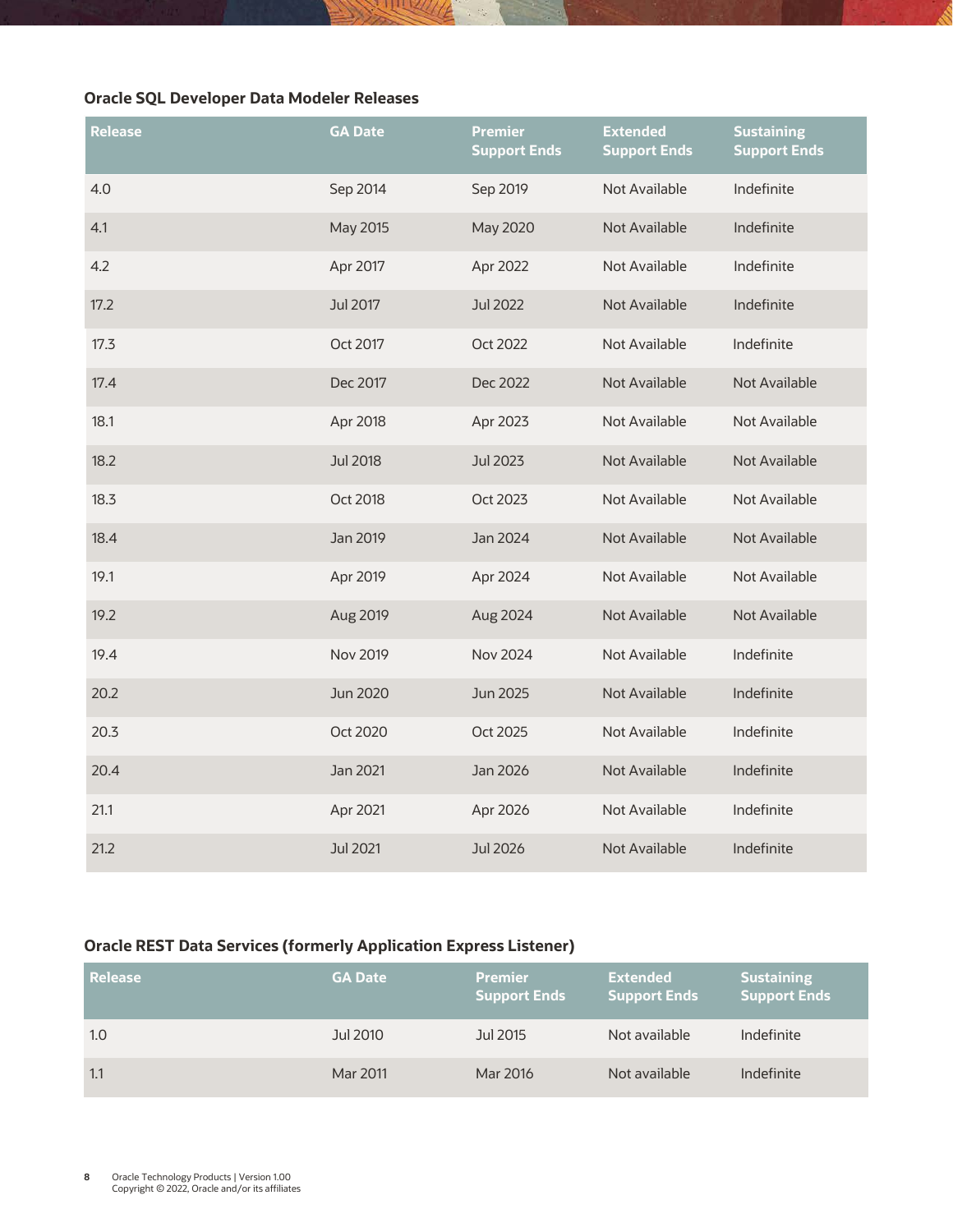## **Oracle REST Data Services (formerly Application Express Listener) (continued)**

| <b>Release</b> | <b>GA Date</b>  | <b>Premier</b><br><b>Support Ends</b> | <b>Extended</b><br><b>Support Ends</b> | <b>Sustaining</b><br><b>Support Ends</b> |
|----------------|-----------------|---------------------------------------|----------------------------------------|------------------------------------------|
| 2.0            | Dec 2012        | Dec 2017                              | Not available                          | Indefinite                               |
| 3.0            | Jun 2015        | Jun 2020                              | Not available                          | Indefinite                               |
| 17.4           | Dec 2017        | Dec 2022                              | Not available                          | Indefinite                               |
| 18.1           | Apr 2018        | Apr 2023                              | Not available                          | Indefinite                               |
| 18.2           | <b>Jul 2018</b> | <b>Jul 2023</b>                       | Not available                          | Indefinite                               |
| 18.3           | Oct 2018        | Oct 2023                              | Not available                          | Indefinite                               |
| 18.4           | Jan 2019        | Jan 2024                              | Not available                          | Indefinite                               |
| 19.1           | Apr 2019        | Apr 2024                              | Not available                          | Indefinite                               |
| 19.2           | Aug 2019        | Aug 2024                              | Not available                          | Indefinite                               |
| 19.4           | Dec 2019        | Dec 2024                              | Not Available                          | Indefinite                               |
| 20.2           | <b>Jul 2020</b> | <b>Jul 2025</b>                       | Not Available                          | Indefinite                               |
| 20.3           | <b>Oct 2020</b> | Oct 2025                              | <b>Not Available</b>                   | Indefinite                               |
| 20.4           | Jan 2021        | Jan 2026                              | Not Available                          | Indefinite                               |
| 21.1           | Jan 2021        | Jan 2026                              | Not Available                          | Indefinite                               |
| 21.2           | Jul 2021        | <b>Jul 2026</b>                       | Not Available                          | Indefinite                               |

#### <span id="page-9-0"></span>**Oracle's Ikan Releases**

| Release                                         | <b>GA Date</b> | <b>Premier</b><br><b>Support Ends</b> | <b>Extended</b><br><b>Support Ends</b> | <b>Sustaining</b><br><b>Support Ends</b> |
|-------------------------------------------------|----------------|---------------------------------------|----------------------------------------|------------------------------------------|
| CWD4ALL (All releases)                          | Not Available  | Not Available                         | Not Available                          | Aug 2009                                 |
| <b>Oracle-Branded Releases</b>                  |                |                                       |                                        |                                          |
| Oracle SQL Developer Data Modeler<br>2.0.0.57.0 | Jul 2009       | Jul 2014                              | Jul 2017                               | Indefinite                               |

Support for all CWD4ALL releases will end August 31, 2009. Customers are advised to use the Oracle-branded product, Oracle SQL Developer Data Modeling.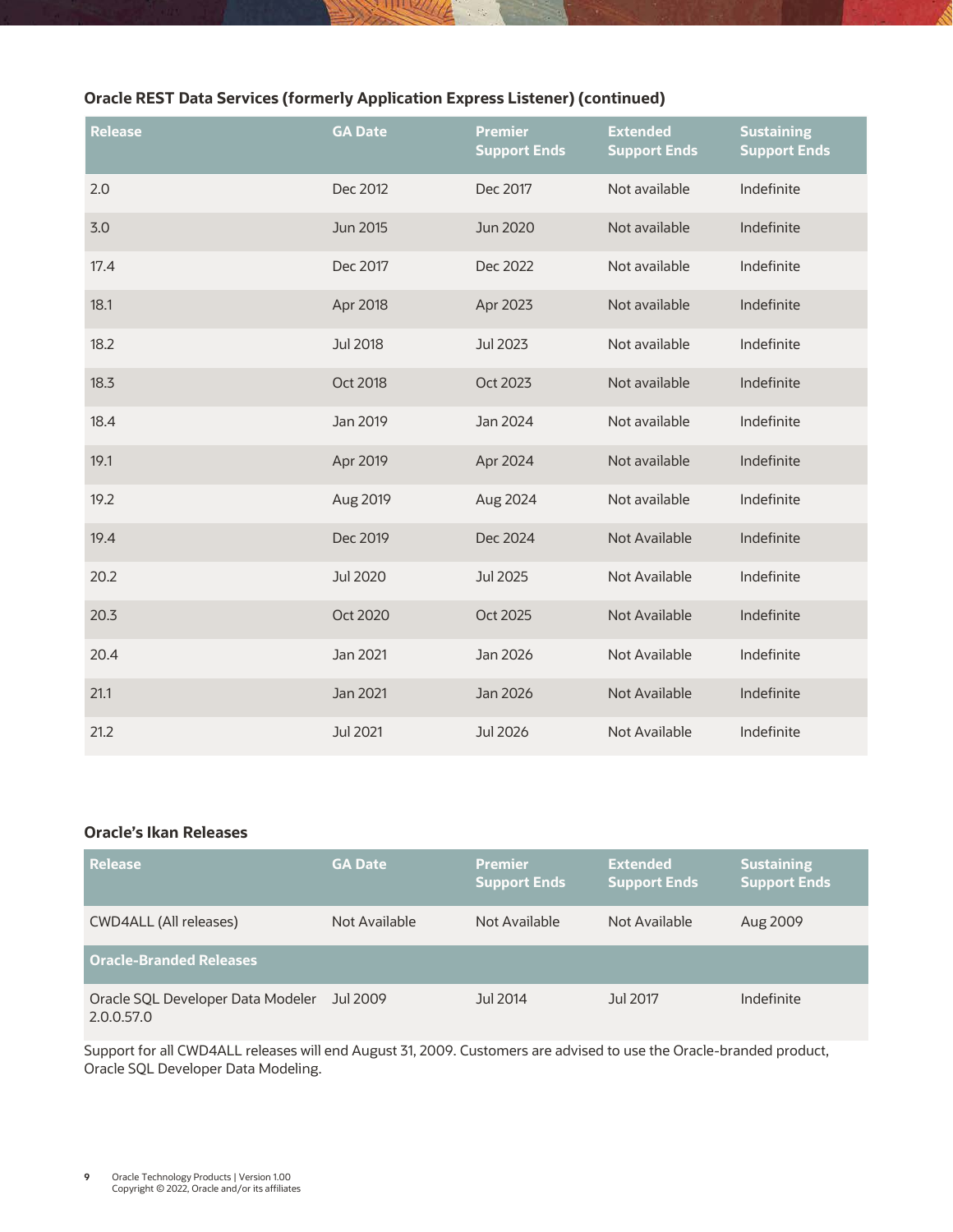#### <span id="page-10-0"></span>**Oracle Collaboration Suite Releases**

| Release | <b>GA Date</b> | <b>Premier</b><br><b>Support Ends</b> | <b>Extended</b><br><b>Support Ends</b> | <b>Sustaining</b><br><b>Support Ends</b> |
|---------|----------------|---------------------------------------|----------------------------------------|------------------------------------------|
| 9.0.3   | Dec 2002       | Oct 2005                              | Not Available                          | Not Available                            |
| 9.0.4   | Apr 2004       | Mar 2007                              | Not Available                          | Mar 2010                                 |
| 10.1    | Aug 2005       | Aug 2010                              | Aug 2013                               | Indefinite                               |

Support retirement dates have already been announced for Oracle Collaboration Suite 9.0. For more detailed information on bug fix and patch release policies and dates, please refer to th[e Database Error Correction Support Policy \(Doc ID 209768.1\)](https://support.oracle.com/rs?type=doc&id=209768.1)

#### <span id="page-10-1"></span>**Oracle Beehive Releases**

| l Release                 | <b>GA Date</b> | <b>Premier</b><br>Support Ends | <b>Extended</b><br><b>Support Ends</b> | <b>Sustaining</b><br><b>Support Ends</b> |
|---------------------------|----------------|--------------------------------|----------------------------------------|------------------------------------------|
| Beehive 2.0               | Feb 2010       | Feb 2015                       | Feb 2018                               | Indefinite                               |
| Beehive Voicemail for 2.0 | Feb 2010       | Feb 2015                       | Not Available                          | Indefinite                               |

#### <span id="page-10-2"></span>**Oracle Enterprise Manager Releases**

| <b>Release</b>                                | <b>GA Date</b> | <b>Premier</b><br><b>Support Ends</b> | <b>Extended</b><br><b>Support Ends</b> | <b>Sustaining</b><br><b>Support Ends</b> |
|-----------------------------------------------|----------------|---------------------------------------|----------------------------------------|------------------------------------------|
| Enterprise Manager Grid Control 10.1 Feb 2004 |                | Feb 2009                              | Feb 2012                               | Indefinite                               |
| Enterprise Manager Grid Control<br>10.2       | Oct 2005       | Nov 2011                              | Nov 2014                               | Indefinite                               |
| Enterprise Manager Grid Control 11.1          | Apr 2010       | Apr 2015                              | Apr 2018                               | Indefinite                               |
| Enterprise Manager Cloud Control<br>12.1      | Oct 2011       | Oct 2016                              | Oct 2020                               | Indefinite                               |
| Enterprise Manager Cloud Control<br>13.x      | Dec 2015       | Dec 2023                              | Dec 2026                               | Indefinite                               |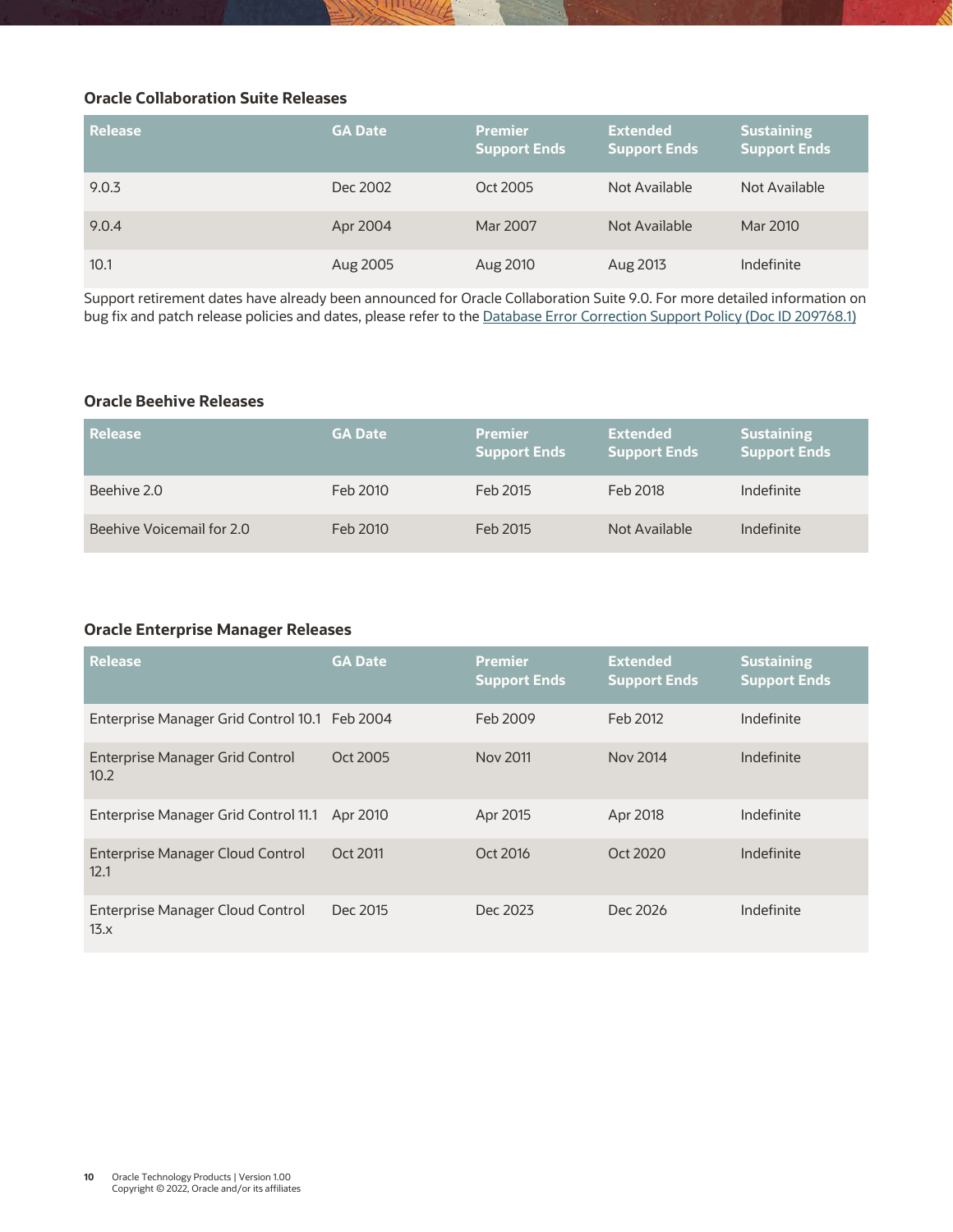## <span id="page-11-0"></span>**Oracle Business Transaction Management Releases (Formerly Amberpoint)**

| Release                                                  | <b>GA Date</b> | <b>Premier</b><br><b>Support Ends</b> | <b>Extended</b><br><b>Support Ends</b> | <b>Sustaining</b><br><b>Support Ends</b> |
|----------------------------------------------------------|----------------|---------------------------------------|----------------------------------------|------------------------------------------|
| AMS 5.0 and Earlier                                      | Not Available  | Not Available                         | Not Available                          | Not Available                            |
| AMS 6.0.5.1                                              | Feb 2010       | Mar 2012                              | Not Available                          | Not Available                            |
| AMS 6.1.4.1                                              | Feb 2010       | Mar 2012                              | Not Available                          | Indefinite                               |
| AMS 6.5.3.x                                              | Feb 2010       | Mar 2012                              | <b>Not Available</b>                   | Indefinite                               |
| SNMP Adapter 1.0.1.1                                     | Feb 2010       | Mar 2012                              | Not Available                          | Indefinite                               |
| Datapower Observer 1.0.2.0                               | Feb 2010       | Mar 2012                              | Not Available                          | Indefinite                               |
| BW Observer 2.2.1.0                                      | Feb 2010       | Mar 2012                              | Not Available                          | Indefinite                               |
| Cisco AXG Observer (All Versions)                        | Not Available  | Not Available                         | Not Available                          | Not Available                            |
| <b>BMC Adapter (All Versions)</b>                        | Not Available  | Not Available                         | Not Available                          | Not Available                            |
| <b>HPOVO Adapter (All Versions)</b>                      | Not Available  | Not Available                         | Not Available                          | Not Available                            |
| Internal Tools (All Versions)                            | Not Available  | Not Available                         | Not Available                          | Not Available                            |
| Jigsaw Tools (All Versions)                              | Not Available  | Not Available                         | <b>Not Available</b>                   | <b>Not Available</b>                     |
| <b>MOM Adapter (All Versions)</b>                        | Not Available  | Not Available                         | Not Available                          | Not Available                            |
| <b>SCOM Adapter (All Versions)</b>                       | Not Available  | Not Available                         | <b>Not Available</b>                   | Not Available                            |
| SiteScope Adapter (All Versions)                         | Not Available  | Not Available                         | Not Available                          | <b>Not Available</b>                     |
| <b>TEC Adapter (All Versions)</b>                        | Not Available  | <b>Not Available</b>                  | <b>Not Available</b>                   | <b>Not Available</b>                     |
| <b>Oracle Branded Releases</b>                           |                |                                       |                                        |                                          |
| <b>Oracle Business Transaction</b><br>Management 6.5.4.x | Apr 2010       | Apr 2012                              | Apr 2014                               | Indefinite                               |
| <b>Oracle Business Transaction</b><br>Management 11.1.x  | Mar 2011       | Mar 2016                              | Mar 2019                               | Indefinite                               |
| <b>Oracle Business Transaction</b><br>Management 12.1.x  | Oct 2011       | Oct 2016                              | Oct 2019                               | Indefinite                               |

Note: No Certification will be provided to new OS and 3rd Party products for legacy AmberPoint releases and any AMS 6.0.x, 6.1.x and 6.5.x release not listed will receive indefinite sustaining support.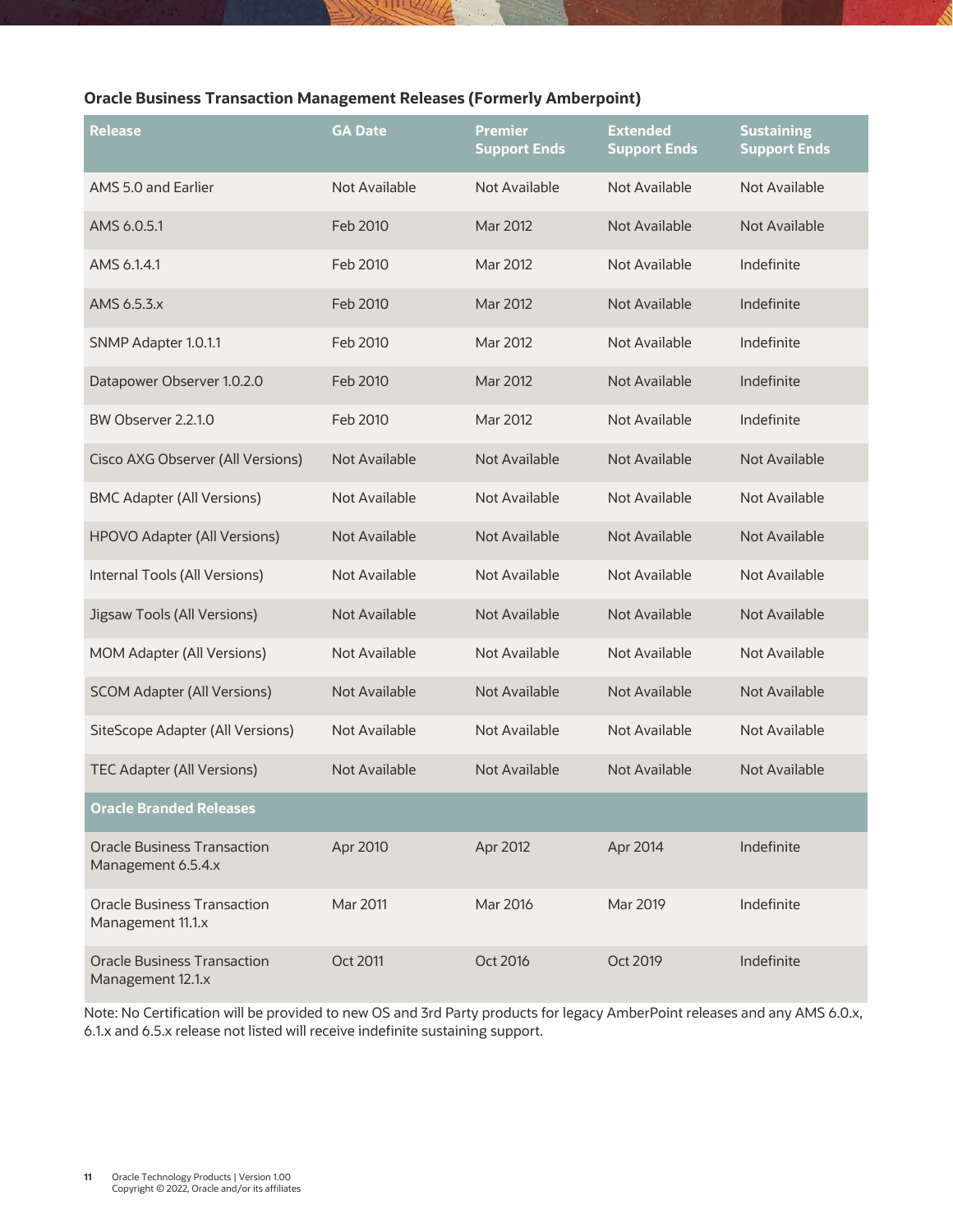## <span id="page-12-0"></span>**Oracle Real User Experience Insight Releases (Formerly Moniforce)**

| <b>Release</b>                              | <b>GA Date</b>  | <b>Premier</b><br><b>Support Ends</b> | <b>Extended</b><br><b>Support Ends</b> | <b>Sustaining</b><br><b>Support Ends</b> |
|---------------------------------------------|-----------------|---------------------------------------|----------------------------------------|------------------------------------------|
| UXinsight 4.3x                              | Oct 2007        | Jun 2008                              | Not Available                          | Not Available                            |
| UXinsight 4.4                               | Feb 2008        | Dec 2008                              | Not Available                          | <b>Not Available</b>                     |
| webProbe 3.2.x 32bit                        | Jun 2005        | Not Available                         | Not Available                          | Dec 2010                                 |
| webProbe 3.6.x (32 and 64 bit)              | Jun 2007        | Not Available                         | <b>Not Available</b>                   | Dec 2010                                 |
| webProbe 3.6.4 64bit                        | Jan 2008        | Dec 2009                              | Not Available                          | Dec 2010                                 |
| webSensor Enterprise 3.2.x 32bit            | Jun 2005        | <b>Not Available</b>                  | Not Available                          | Dec 2010                                 |
| webSensor Enterprise 3.6.x (32 and 64 bit)  | June 2007       | Not Available                         | Not Available                          | Dec 2010                                 |
| webSensor Enterprise 3.6.4 64bit            | Jan 2008        | Dec 2009                              | Not Available                          | Dec 2010                                 |
| webSensor Commerce 3.2.x 32bit              | Jun 2005        | Not Available                         | Not Available                          | Not Available                            |
| webSensor Commerce 3.6.x (32 and 64<br>bit) | Jun 2007        | Not Available                         | Not Available                          | <b>Not Available</b>                     |
| webSensor Commerce 3.6.4 64bit              | Jan 2008        | Jan 2009                              | Jan 2009                               | Jan 2009                                 |
| webAlarm                                    | Not Available   | Jan 2009                              | Jan 2009                               | Jan 2009                                 |
| <b>Oracle Branded Releases</b>              |                 |                                       |                                        |                                          |
| Oracle Real User Experience Insight 4.4.1   | Mar 2008        | Dec 2009                              | Dec 2010                               | Dec 2011                                 |
| Oracle Real User Experience Insight 4.5.x   | Sep 2008        | Sep 2010                              | Sep 2012                               | Indefinite                               |
| Oracle Real User Experience Insight 5.x     | Apr 2009        | Apr 2011                              | Apr 2013                               | Indefinite                               |
| Oracle Real User Experience Insight 6.0.x   | <b>Nov 2009</b> | <b>Nov 2011</b>                       | Nov 2013                               | Indefinite                               |
| Oracle Real User Experience Insight 6.5.x   | Apr 2010        | Apr 2012                              | Apr 2014                               | Indefinite                               |
| Oracle Real User Experience Insight 11.1.x  | Oct 2010        | Oct 2015                              | Oct 2018                               | Indefinite                               |
| Oracle Real User Experience Insight 12.1.x  | Oct 2011        | Oct 2016                              | Oct 2019                               | Indefinite                               |
| Oracle Real User Experience Insight 13.x    | Dec 2015        | Dec 2023                              | Dec 2026                               | Indefinite                               |

The migration path for webAlarm is to use Oracle's existing service-level monitoring solution.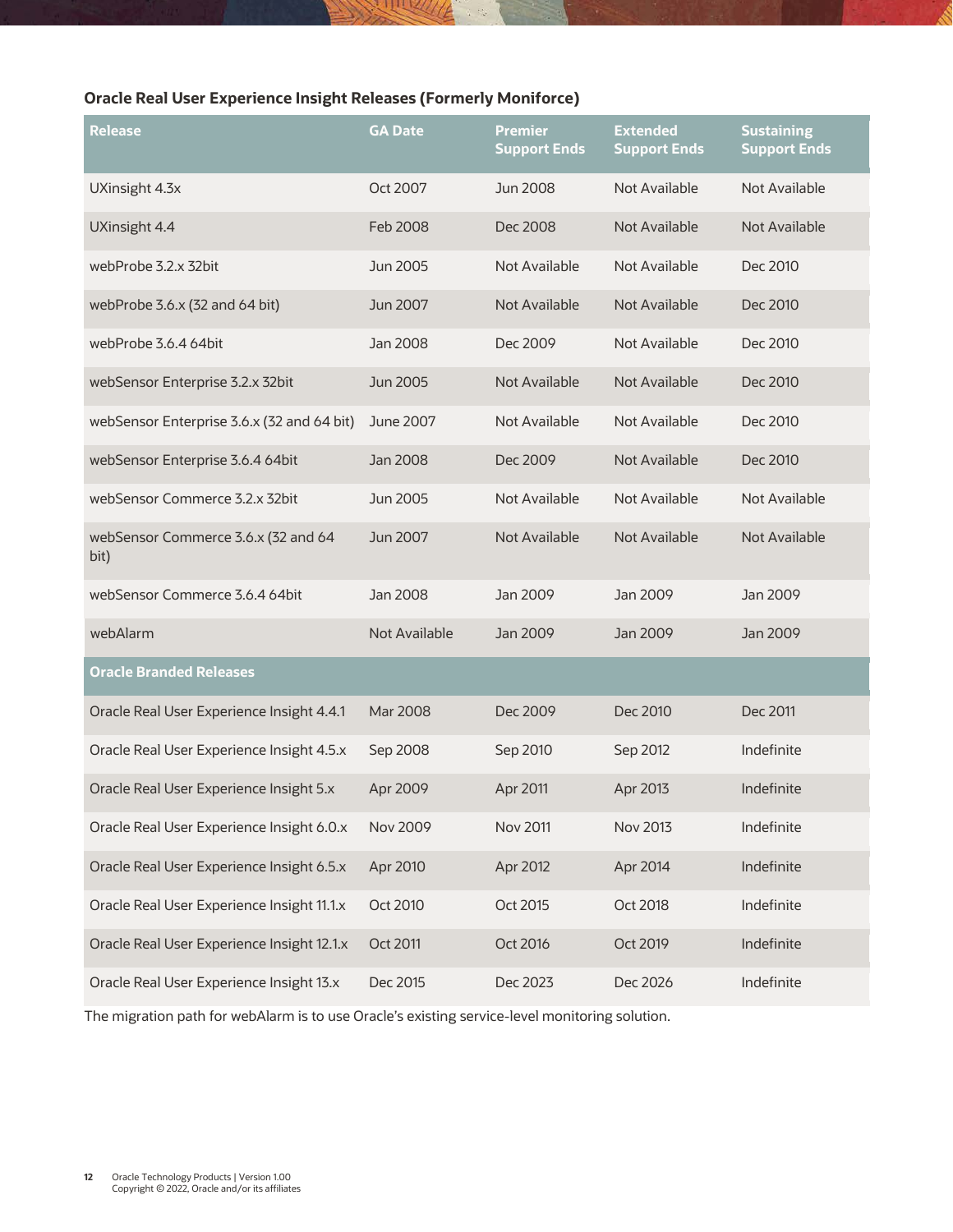## <span id="page-13-0"></span>**Oracle Application Testing Suite Releases**

| Release                                     | <b>GA Date</b> | <b>Premier</b><br><b>Support Ends</b> | <b>Extended</b><br><b>Support Ends</b> | <b>Sustaining</b><br><b>Support Ends</b> |
|---------------------------------------------|----------------|---------------------------------------|----------------------------------------|------------------------------------------|
| e-TEST suite 5.x and earlier                | Not Available  | Not Available                         | Not Available                          | Not Available                            |
| e-TEST suite 6.x                            | Not Available  | Not Available                         | Not Available                          | Not Available                            |
| e-TFST suite 7.x                            | Not Available  | Not Available                         | Not Available                          | Not Available                            |
| e-TEST suite 8.0                            | Mar 2005       | Not Available                         | Not Available                          | Not Available                            |
| e-TEST suite 8.1                            | Jun 2006       | Not Available                         | Not Available                          | Not Available                            |
| e-TEST suite 8.2                            | Apr 2007       | Not Available                         | Not Available                          | Jun 2009                                 |
| Oracle Application Testing Suite 8.3        | Jun 2008       | Jun 2010                              | June 2012                              | Indefinite                               |
| <b>Oracle Application Testing Suite 8.4</b> | Sep 2008       | Sep 2010                              | Sep 2012                               | Indefinite                               |
| <b>Oracle Application Testing Suite 8.5</b> | Jan 2009       | Jan 2011                              | Jan 2013                               | Indefinite                               |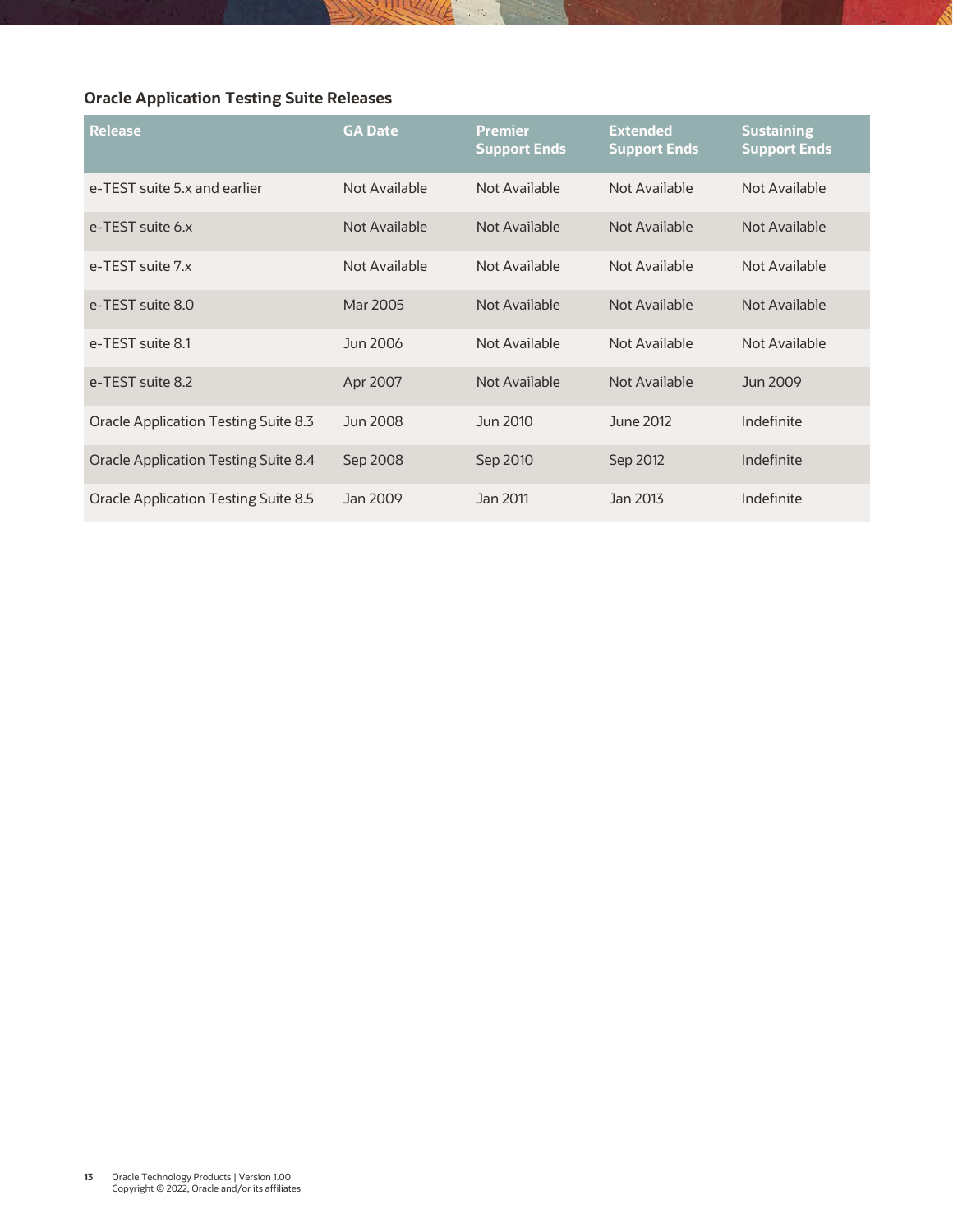## **Oracle Application Testing Suite Releases (continued)**

| <b>Release</b>                               | <b>GA Date</b> | <b>Premier</b><br><b>Support Ends</b> | <b>Extended</b><br><b>Support Ends</b> | <b>Sustaining</b><br><b>Support Ends</b> |
|----------------------------------------------|----------------|---------------------------------------|----------------------------------------|------------------------------------------|
| <b>Oracle Application Testing Suite 9.0</b>  | Sep 2009       | Sep 2011                              | Sep 2013                               | Indefinite                               |
| <b>Oracle Application Testing Suite 9.1</b>  | Apr 2010       | Apr 2015                              | Apr 2018                               | Indefinite                               |
| <b>Oracle Application Testing Suite 9.2</b>  | Nov 2010       | Nov 2015                              | Nov 2018                               | Indefinite                               |
| <b>Oracle Application Testing Suite 9.3</b>  | Aug 2011       | Aug 2016                              | Aug 2019                               | Indefinite                               |
| <b>Oracle Application Testing Suite 12.x</b> | May 2012       | May 2017                              | May 2020                               | Indefinite                               |
| Oracle Application Testing Suite 13.x        | Jun 2017       | Jun 2022                              | Jun 2025                               | Indefinite                               |

#### <span id="page-14-0"></span>**Oracle's mValent Releases**

| Release                           | <b>GA Date</b> | <b>Premier</b><br><b>Support Ends</b> | <b>Extended</b><br><b>Support Ends</b> | <b>Sustaining</b><br><b>Support Ends</b> |
|-----------------------------------|----------------|---------------------------------------|----------------------------------------|------------------------------------------|
| mValent Integrity 3.x and earlier | Jan 2006       | Not Available                         | Not Available                          | Not Available                            |
| mValent Integrity 4.0             | Jan 2006       | Not Available                         | Not Available                          | Not Available                            |
| mValent Integrity 4.1.x           | Jan 2006       | Not Available                         | Not Available                          | Not Available                            |
| mValent Integrity 4.2.x           | Dec 2007       | Not Available                         | Not Available                          | Not Available                            |
| mValent Integrity 5.0.x           | Dec 2007       | Not Available                         | Not Available                          | Dec 2011                                 |
| mValent Integrity 5.1.x           | Sep 2008       | Not Available                         | Not Available                          | Dec 2011                                 |
| mValent Integrity 5.2.x           | Dec 2008       | Not Available                         | Not Available                          | Dec 2012                                 |
| mValent Integrity 5.3.x           | Feb 2009       | Dec 2011                              | Dec 2013                               | Indefinite                               |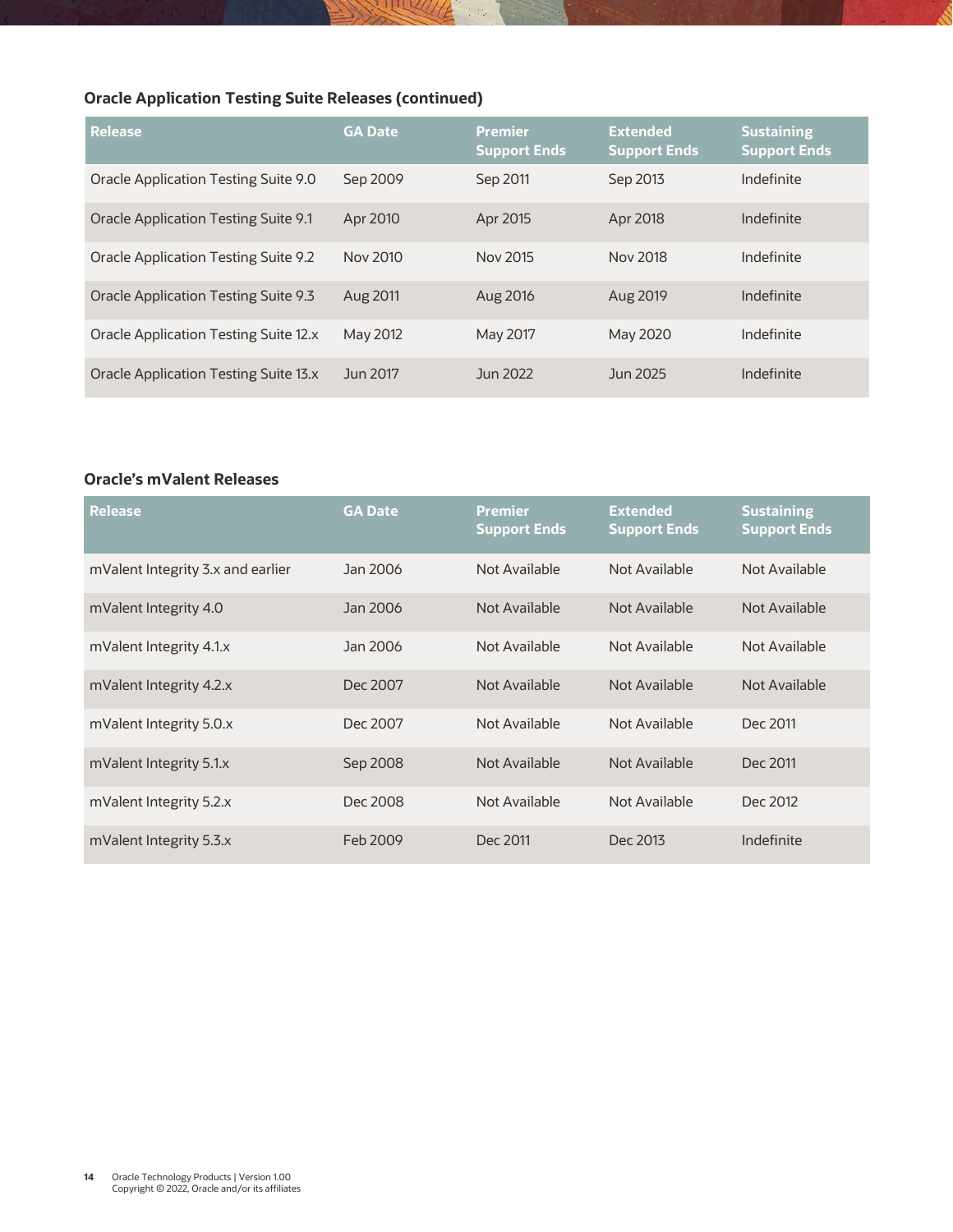#### <span id="page-15-0"></span>**Oracle Rdb Database Releases**

| <b>Release</b> | <b>GA Date</b> | <b>Premier</b><br><b>Support Ends</b> | <b>Extended</b><br><b>Support Ends</b> | <b>Sustaining</b><br><b>Support Ends</b> |
|----------------|----------------|---------------------------------------|----------------------------------------|------------------------------------------|
| 7.0            | Oct 1996       | Aug 2007                              | Aug 2009                               | Indefinite                               |
| 7.1            | Jul 2001       | Dec 2007                              | Dec 2010                               | Indefinite                               |
| 7.2            | Jan 2006       | Jul 2015                              | Jul 2017                               | Indefinite                               |
| 7.3            | Mar 2011       | Sep 2020                              | Sep 2023                               | Indefinite                               |
| 7.4            | Aug 2020       | Sep 2023                              | Not Available                          | Indefinite                               |

#### <span id="page-15-1"></span>**Oracle CODASYL DBMS Database Release**

| <b>Release</b> | <b>GA Date</b> | <b>Premier</b><br><b>Support Ends</b> | <b>Extended</b><br><b>Support Ends</b> | <b>Sustaining</b><br><b>Support Ends</b> |
|----------------|----------------|---------------------------------------|----------------------------------------|------------------------------------------|
| 7.0            | Oct 1996       | Aug 2007                              | Aug 2009                               | Indefinite                               |
| 7.1            | Jul 2001       | Dec 2007                              | Dec 2010                               | Indefinite                               |
| 7.2            | Jan 2006       | Jul 2015                              | Jul 2017                               | Indefinite                               |
| 7.3            | Mar 2011       | Sep 2020                              | Sep 2023                               | Indefinite                               |
| 7.4            | Nov 2021       | Sep 2023                              | Not Available                          | Indefinite                               |

#### <span id="page-15-2"></span>**Oracle TimesTen In-Memory Database Releases**

| <b>Release</b> | <b>GA Date</b> | <b>Premier</b><br><b>Support Ends</b> | <b>Extended</b><br><b>Support Ends</b> | <b>Sustaining</b><br><b>Support Ends</b> |
|----------------|----------------|---------------------------------------|----------------------------------------|------------------------------------------|
| 5.0            | Nov 2003       | Nov 2005                              | Not Available                          | Not Available                            |
| 5.1            | Oct 2004       | Oct 2006                              | Not Available                          | Not Available                            |
| 6.0            | Sep 2005       | Sep 2008                              | Sep 2009                               | Indefinite                               |
| 7.0            | Feb 2007       | Feb 2012                              | Feb 2015                               | Indefinite                               |
| 11.2.1         | May 2009       | May 2014                              | May 2017                               | Indefinite                               |
| 11.2.2         | Jan 2012       | Jan 2021                              | Jan 2023                               | Indefinite                               |
| 18.1           | May 2018       | May 2023                              | May 2026                               | Indefinite                               |
| 22.1           | Nov 2021       | Nov 2026                              | Nov 2029                               | Indefinite                               |

The releases of the Oracle Database Enterprise Edition Option TimesTen Application-Tier Database Cache will follow the same support timeframe as the associated Oracle TimesTen In-Memory Database releases.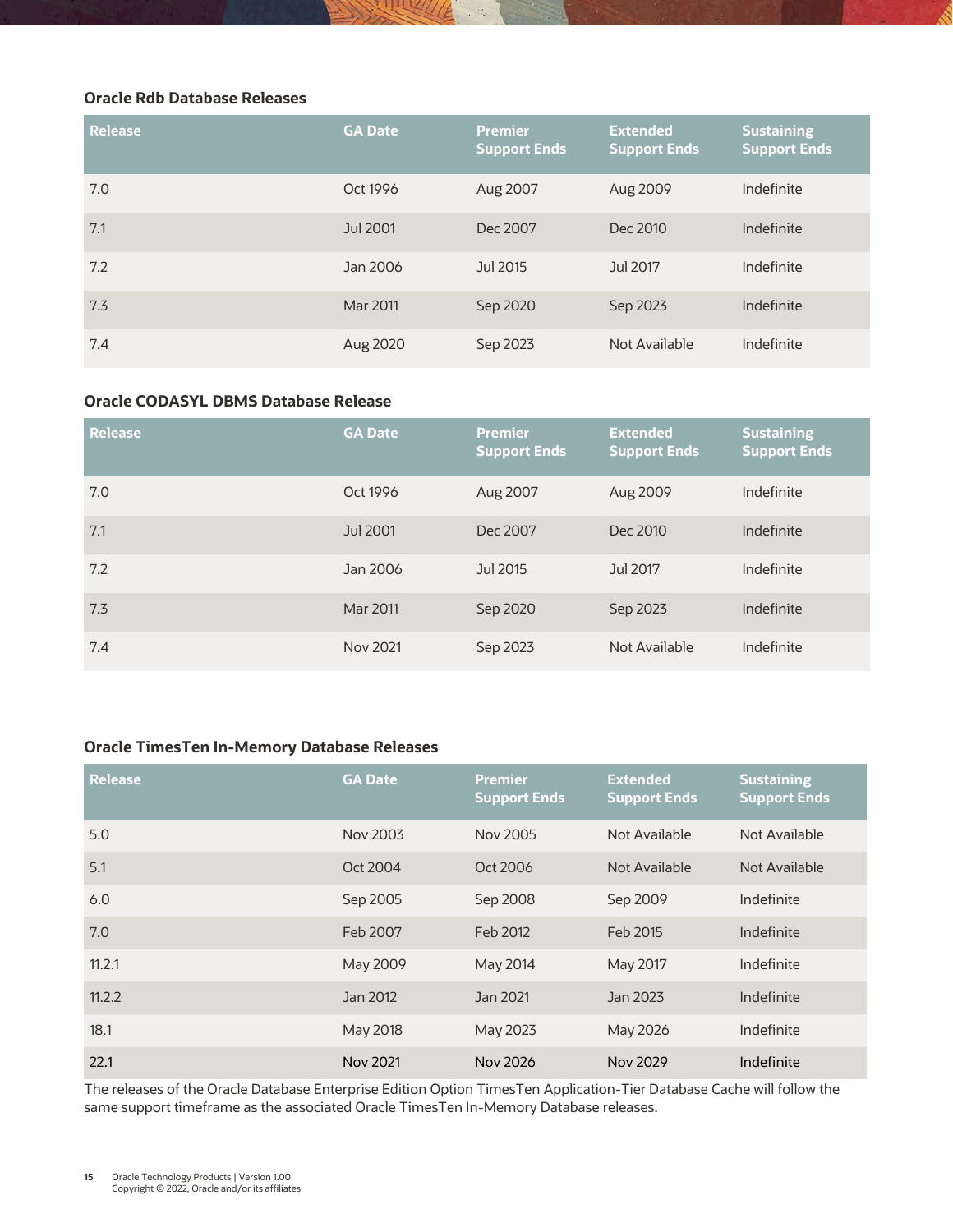## <span id="page-16-0"></span>**Oracle Berkeley DB (Formerly Sleepycat) Releases**

| Release               | <b>GA Date</b>  | <b>Premier</b><br><b>Support Ends</b> | <b>Extended</b><br><b>Support Ends</b> | <b>Sustaining</b><br><b>Support Ends</b> |
|-----------------------|-----------------|---------------------------------------|----------------------------------------|------------------------------------------|
| 3.1.14                | <b>Jun 2000</b> | Dec 2006                              | Dec 2007                               | Indefinite                               |
| 3.1.17                | Aug 2000        | Dec 2000                              | Dec 2007                               | Indefinite                               |
| 3.2.9                 | Jan 2001        | Dec 2006                              | Dec 2007                               | Indefinite                               |
| 3.3.11                | <b>Jul 2001</b> | Dec 2007                              | Dec 2010                               | Indefinite                               |
| 4.0.14                | Dec 2001        | Dec 2008                              | Dec 2011                               | Indefinite                               |
| 4.1.25                | Sep 2002        | Dec 2008                              | Dec 2011                               | Indefinite                               |
| 4.2.52                | <b>Nov 2003</b> | Dec 2008                              | Dec 2011                               | Indefinite                               |
| 4.3.29                | <b>Nov 2004</b> | Dec 2009                              | Dec 2012                               | Indefinite                               |
| 4.4.20                | <b>Nov 2005</b> | Dec 2010                              | Dec 2013                               | Indefinite                               |
| 4.5                   | Sep 2006        | Sep 2011                              | Sep 2014                               | Indefinite                               |
| 4.6.21                | <b>Nov 2007</b> | <b>Nov 2012</b>                       | Nov 2015                               | Indefinite                               |
| 4.7.25                | May 2008        | May 2013                              | May 2016                               | Indefinite                               |
| 4.8.30                | Apr 2010        | Apr 2015                              | Apr 2018                               | Indefinite                               |
| Berkeley DB 11.2.5.0  | <b>Nov 2010</b> | <b>Nov 2015</b>                       | <b>Nov 2018</b>                        | Indefinite                               |
| Berkeley DB 11.2.5.1  | Jan 2011        | Jan 2016                              | Jan 2019                               | Indefinite                               |
| Berkeley DB 11.2.5.2  | <b>Jun 2011</b> | Jun 2016                              | Jun 2019                               | Indefinite                               |
| Berkeley DB 11.2.5.3  | Dec 2011        | Dec 2016                              | Dec 2019                               | Indefinite                               |
| Berkeley DB 12.1.6.0  | <b>Jun 2013</b> | Jun 2018                              | Jun 2021                               | Indefinite                               |
| Berkeley DB 12.1.6.1  | Jun 2014        | Jun 2019                              | Jun 2022                               | Indefinite                               |
| Berkeley DB 12.1.6.2  | Jan 2016        | Jan 2021                              | Jan 2024                               | Indefinite                               |
| Berkeley DB XML 1.2.1 | Feb 2004        | Dec 2007                              | Dec 2010                               | Indefinite                               |
| Berkeley DB XML 2.0.9 | Jan 2005        | Dec 2008                              | Dec 2011                               | Indefinite                               |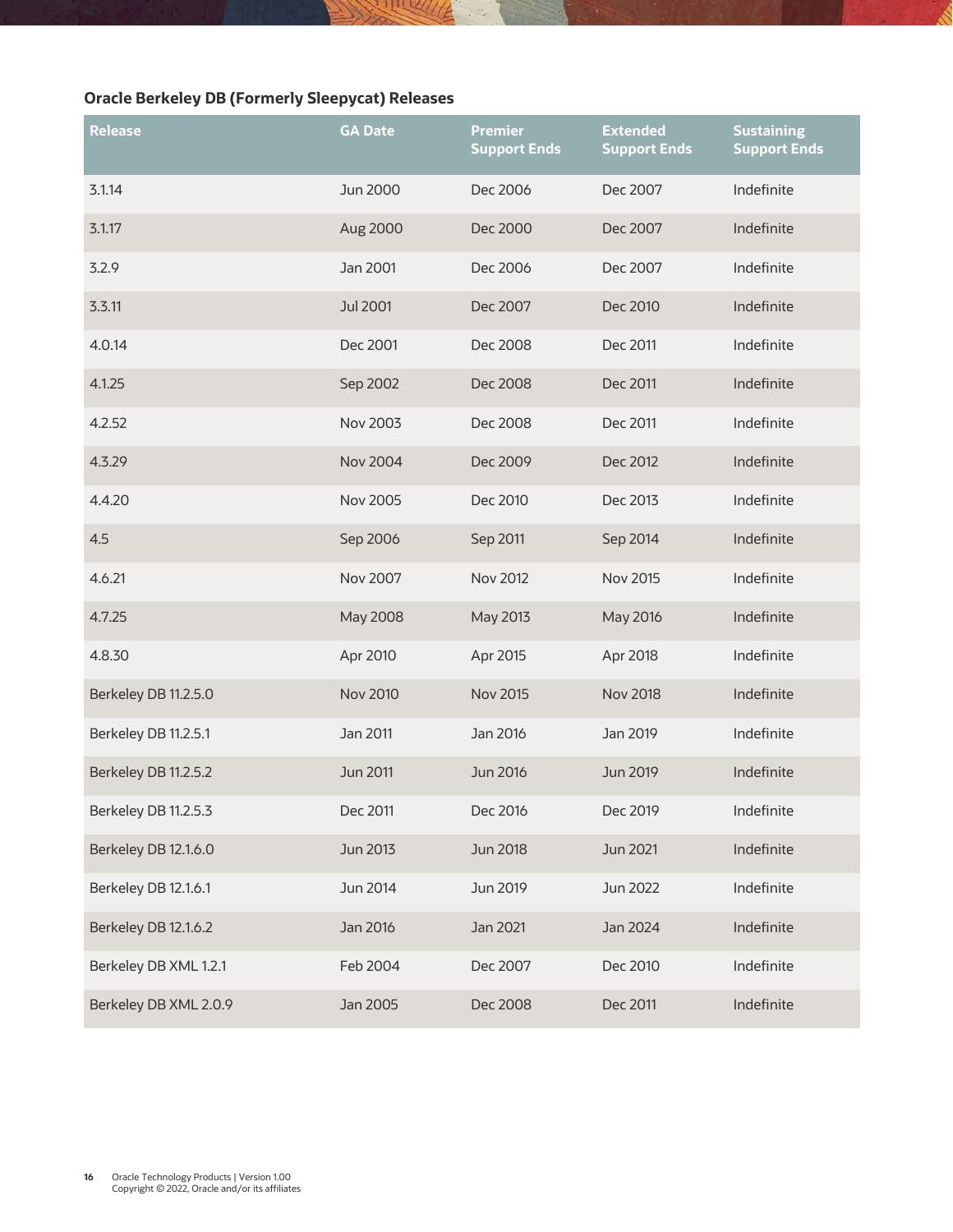## **Oracle Berkeley DB (Formerly Sleepycat) Releases (continued)**

| Release                         | <b>GA Date</b>  | <b>Premier</b><br><b>Support Ends</b> | <b>Extended</b><br><b>Support Ends</b> | <b>Sustaining</b><br><b>Support Ends</b> |
|---------------------------------|-----------------|---------------------------------------|----------------------------------------|------------------------------------------|
| Berkeley DB XML 2.1.8           | May 2005        | Dec 2008                              | Dec 2011                               | Indefinite                               |
| Berkeley DB XML 2.2.13          | Jan 2006        | Jan 2009                              | Jan 2012                               | Indefinite                               |
| Berkeley DB XML 2.3             | Jan 2007        | Jan 2012                              | Jan 2015                               | Indefinite                               |
| Berkeley DB XML 2.4             | Apr 2008        | Apr 2013                              | Apr 2016                               | Indefinite                               |
| Berkeley DB XML 11.2.2.5        | Aug 2009        | Aug 2014                              | Aug 2017                               | Indefinite                               |
| Berkeley DB XML 12.1.6.0        | Sep 2014        | Sep 2019                              | Sep 2022                               | Indefinite                               |
| Berkeley DB Java Edition 1.7.1  | Feb 2005        | Feb 2008                              | Not Available                          | Indefinite                               |
| Berkeley DB Java Edition 2.0.42 | Jun 2005        | <b>Jun 2008</b>                       | Jun 2010                               | Indefinite                               |
| Berkeley DB Java Edition 2.0.54 | Jul 2005        | <b>Jul 2008</b>                       | Jul 2010                               | Indefinite                               |
| Berkeley DB Java Edition 2.0.90 | <b>Nov 2005</b> | <b>Nov 2008</b>                       | <b>Nov 2010</b>                        | Indefinite                               |
| Berkeley DB Java Edition 2.1.30 | Jan 2006        | Jan 2011                              | Jan 2014                               | Indefinite                               |
| Berkeley DB Java Edition 3.0.11 | May 2006        | <b>May 2011</b>                       | May 2014                               | Indefinite                               |
| Berkeley DB Java Edition 3.1.0  | Sep 2006        | Sep 2011                              | Sep 2014                               | Indefinite                               |
| Berkeley DB Java Edition 3.1.25 | Oct 2006        | Oct 2011                              | Oct 2014                               | Indefinite                               |
| Berkeley DB Java Edition 3.2    | Dec 2006        | Dec 2011                              | Dec 2014                               | Indefinite                               |
| Berkeley DB Java Edition 3.3    | <b>Jun 2008</b> | Jun 2013                              | Jun 2016                               | Indefinite                               |
| Berkeley DB Java Edition 4.0    | Dec 2009        | Dec 2014                              | Dec 2017                               | Indefinite                               |
| Berkeley DB Java Edition 11.2.4 | <b>Nov 2010</b> | <b>Nov 2015</b>                       | <b>Nov 2018</b>                        | Indefinite                               |
| Berkeley DB Java Edition 11.2.5 | Dec 2011        | Dec 2016                              | Dec 2019                               | Indefinite                               |
| Berkeley DB Java Edition 12.1.6 | May 2014        | May 2019                              | May 2022                               | Indefinite                               |

Older releases of Oracle Berkeley DB, Oracle Berkeley DB XML, and Oracle Berkeley DB Java Edition not listed will receive indefinite Sustaining Support.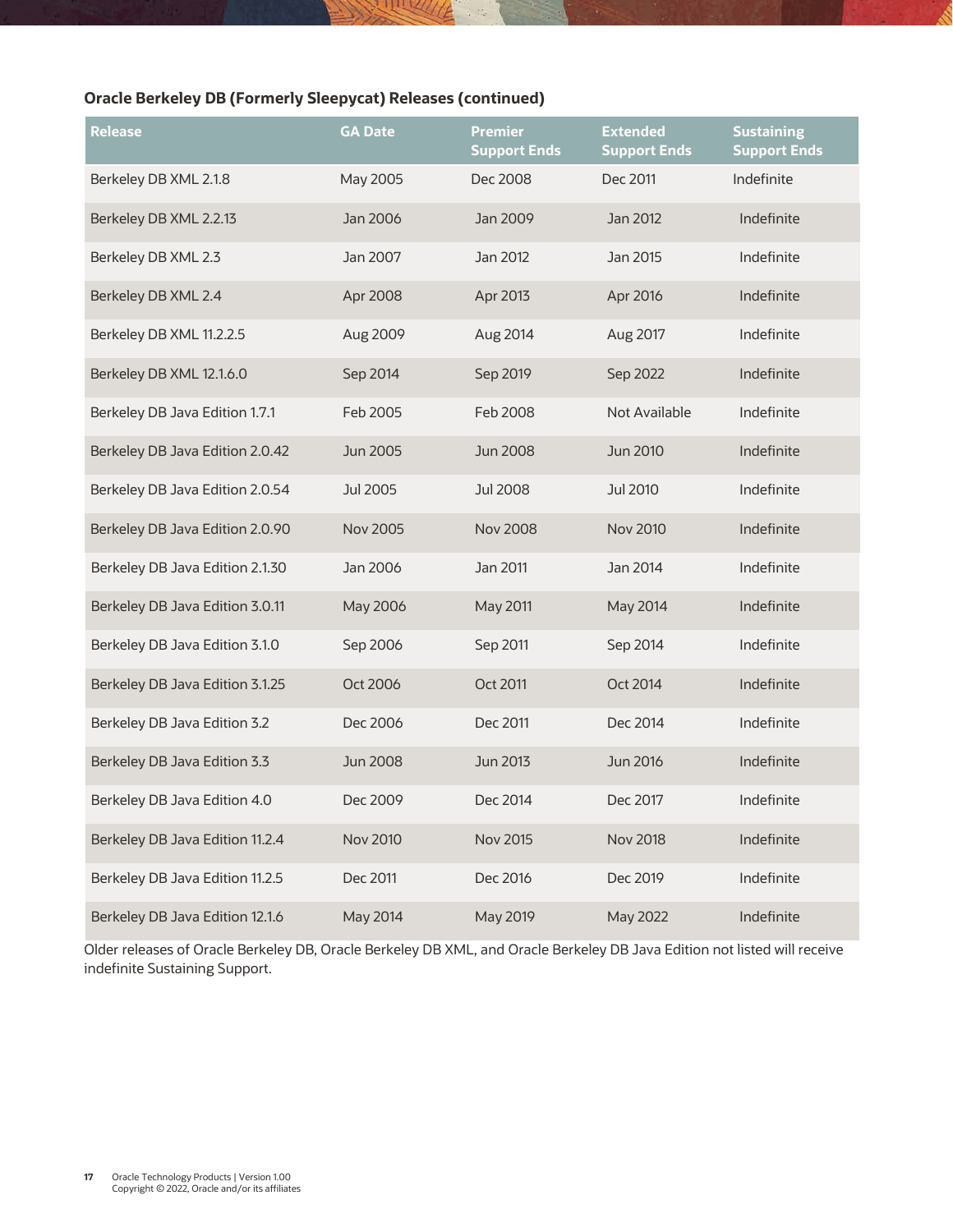#### <span id="page-18-0"></span>**Oracle Database Lite Releases**

| Release | <b>GA Date</b> | <b>Premier</b><br>Support Ends | <b>Extended</b><br>Support Ends | <b>Sustaining</b><br><b>Support Ends</b> |
|---------|----------------|--------------------------------|---------------------------------|------------------------------------------|
| 10.0    | Jul 2004       | Dec 2008                       | Dec 2010                        | Indefinite                               |
| 10.2    | Sep 2005       | Dec 2009                       | Dec 2011                        | Indefinite                               |
| 10.3    | Apr 2007       | Dec 2012                       | Dec 2015                        | Indefinite                               |

Oracle Database Lite releases will follow the support time frames for the most recent Oracle Fusion Middleware version for which the Oracle Database Lite release is certified.

For Oracle products which require or embed Oracle Database Lite (for example Oracle Mobile Field Service and Oracle E-Business Suite), Oracle Database Lite will be supported according to the support schedule of those products, even if the support dates extend beyond those for Oracle Database Lite support.

#### <span id="page-18-1"></span>**Oracle Database Mobile Server**

| <b>Release</b> | <b>GA Date</b> | <b>Premier</b><br><b>Support Ends</b> | <b>Extended</b><br><b>Support Ends</b> | <b>Sustaining</b><br><b>Support Ends</b> |
|----------------|----------------|---------------------------------------|----------------------------------------|------------------------------------------|
| 11.1           | Oct 2011       | Oct 2016                              | Oct 2019                               | Indefinite                               |
| 11.2           | Oct 2012       | Oct 2017                              | Oct 2020                               | Indefinite                               |
| 11.3           | Oct 2013       | Oct 2018                              | Oct 2021                               | Indefinite                               |
| 12.1           | Apr 2015       | Apr 2020                              | Apr 2023                               | Indefinite                               |

#### <span id="page-18-2"></span>**Oracle Reliaty Backup Releases**

| Release        | <b>GA Date</b> | <b>Premier</b><br><b>Support Ends</b> | Extended<br>Support Ends | <b>Sustaining</b><br><b>Support Ends</b> |
|----------------|----------------|---------------------------------------|--------------------------|------------------------------------------|
| $3.1.3 \times$ | Not Available  | Aug 2007                              | Not Available            | Indefinite                               |

Customers should plan to migrate to Oracle Secure Backup 10.1.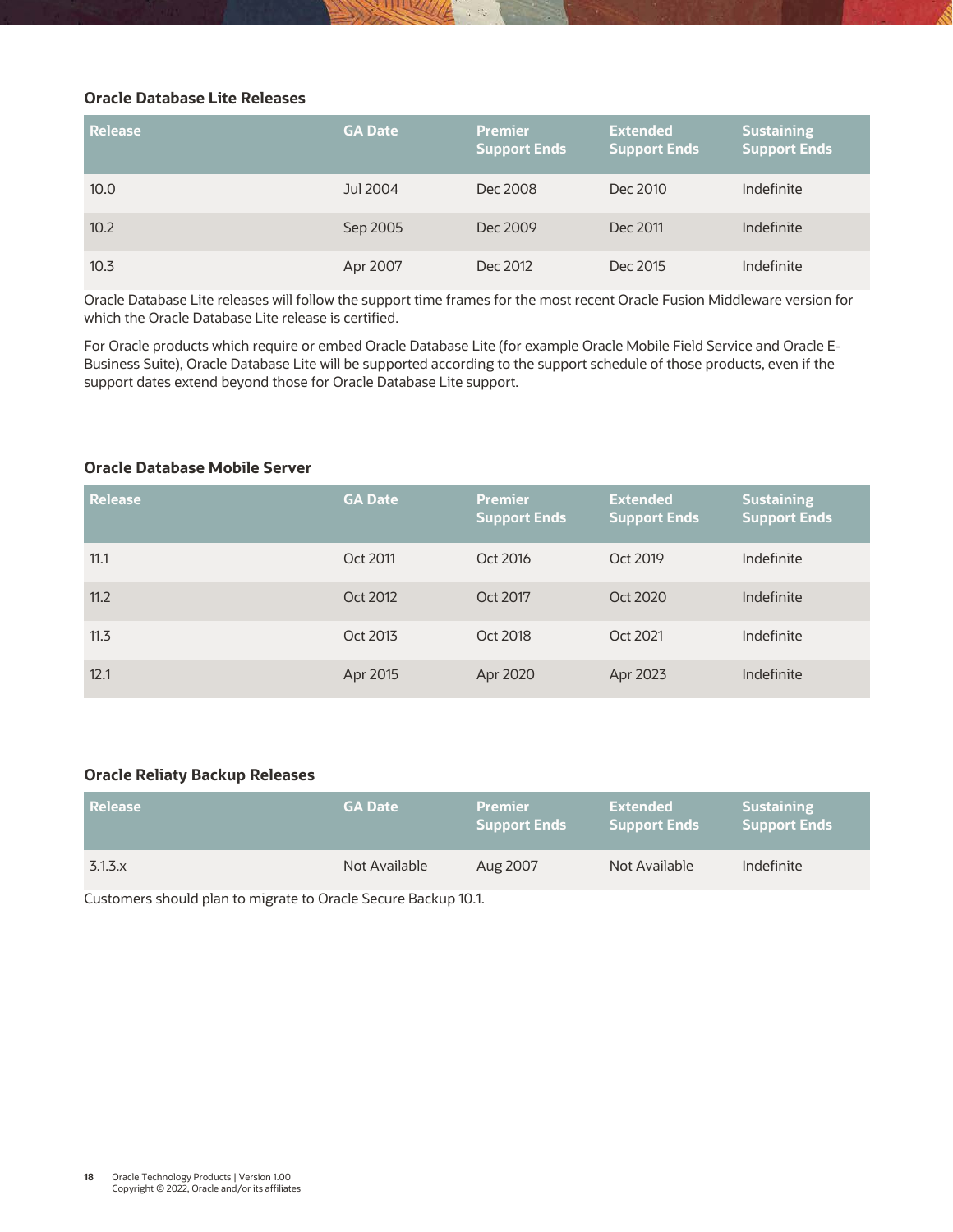#### <span id="page-19-0"></span>**Oracle Secure Backup Releases**

| <b>Release</b> | <b>GA Date</b> | <b>Premier</b><br><b>Support Ends</b> | <b>Extended</b><br><b>Support Ends</b> | <b>Sustaining</b><br><b>Support Ends</b> |
|----------------|----------------|---------------------------------------|----------------------------------------|------------------------------------------|
| 10.1           | Apr 2006       | Dec 2008                              | Not Available                          | Indefinite                               |
| 10.2           | Nov 2007       | May 2010                              | Not Available                          | Indefinite                               |
| 10.3           | Jun 2009       | Dec 2012                              | Not Available                          | Indefinite                               |
| 10.4           | Oct 2011       | Oct 2016                              | Not Available                          | Indefinite                               |
| 12.1           | Feb 2015       | Feb 2020                              | Not Available                          | Indefinite                               |
| 12.2           | Jan 2018       | Jan 2023                              | Not Available                          | Indefinite                               |
| 18.1           | Dec 2019       | Jan 2024                              | Not Available                          | Indefinite                               |

#### <span id="page-19-1"></span>**Oracle Warehouse Builder Releases**

| Release | <b>GA Date</b> | <b>Premier</b><br><b>Support Ends</b> | <b>Extended</b><br><b>Support Ends</b> | <b>Sustaining</b><br><b>Support Ends</b> |
|---------|----------------|---------------------------------------|----------------------------------------|------------------------------------------|
| 9.2     | Jul 2003       | Oct 2007                              | Not Available                          | Oct 2010                                 |
| 10.1    | Apr 2004       | Jul 2007                              | Not Available                          | Jul 2010                                 |

As of 10gR2 (10.2) Oracle Warehouse Builder (OWB) ships as a part of the Database release. So from 10.2 onwards the lifecycle dates for OWB will be the same as for the Database release it ships with.

#### <span id="page-19-2"></span>**Oracle's JD Edwards EnterpriseOne Extended Process Integration (XPI) Releases**

| Release | <b>GA Date</b> | <b>Premier</b><br><b>Support Ends</b> | <b>Extended</b><br><b>Support Ends</b> | <b>Sustaining</b><br><b>Support Ends</b> |
|---------|----------------|---------------------------------------|----------------------------------------|------------------------------------------|
| 8.92    | Dec 2003       | Jun 2008                              | Not Available                          | Not Available                            |
| 8.94    | Dec 2004       | Dec 2008                              | Not Available                          | Not Available                            |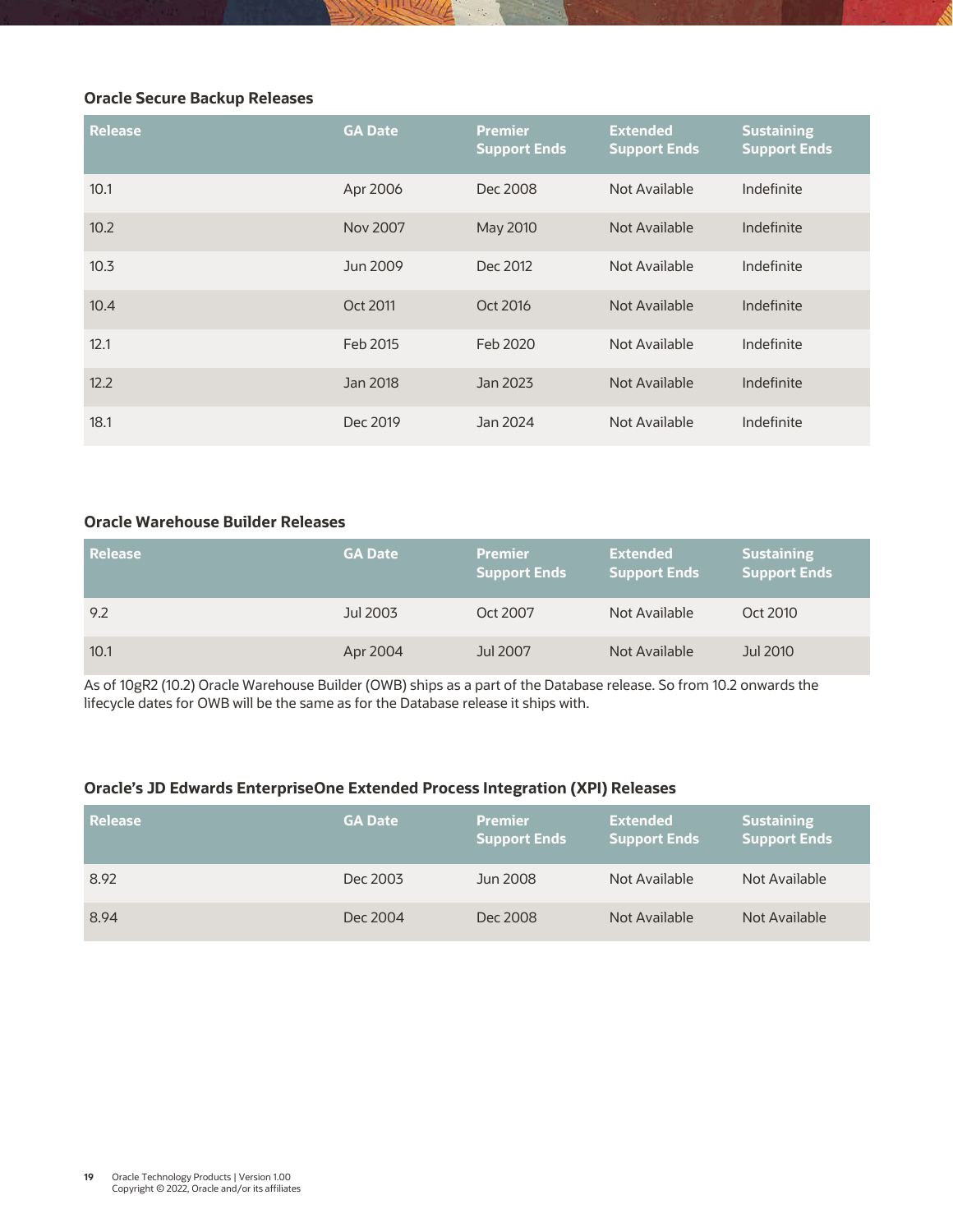#### <span id="page-20-0"></span>**Oracle's Auptyma Release**

| l Release                                     | <b>GA Date</b> | <b>Premier</b><br><b>Support Ends</b> | Extended<br><b>Support Ends</b> | <b>Sustaining</b><br><b>Support Ends</b> |
|-----------------------------------------------|----------------|---------------------------------------|---------------------------------|------------------------------------------|
| Java Application Monitoring (All<br>Releases) | Dec 2005       | Jan 2008                              | Jan 2008                        | Not Available                            |

Support for all legacy Auptyma products ended on January 31, 2008. Customers are advised to upgrade to the Oraclebranded product, Oracle Enterprise Manager 10gR4 (10.2.0.4).

#### <span id="page-20-1"></span>**Oracle Express Server Release**

| l Release                   | <b>GA Date</b> | <b>Premier</b><br><b>Support Ends</b> | Extended<br><b>Support Ends</b> | <b>Sustaining</b><br><b>Support Ends</b> |
|-----------------------------|----------------|---------------------------------------|---------------------------------|------------------------------------------|
| Oracle Express Server 6.3.4 | Jul 2002       | Dec 2007                              | Not Available                   | Dec 2010                                 |

#### <span id="page-20-2"></span>**Oracle Gateway Release's**

| <b>Release</b>                                     | <b>GA Date</b> | <b>Premier</b><br><b>Support Ends</b> | <b>Extended</b><br><b>Support Ends</b> | <b>Sustaining</b><br><b>Support Ends</b> |
|----------------------------------------------------|----------------|---------------------------------------|----------------------------------------|------------------------------------------|
| <b>Oracle Gateway Release 9.2</b>                  |                |                                       |                                        |                                          |
| Oracle Access Manager for AS/400<br>9.2            | Jul 2002       | Jul 2007                              | Not Available                          | Indefinite                               |
| Oracle Transparent Gateway for<br>DB2/400 9.2      | Jul 2002       | Jul 2007                              | Not Available                          | Indefinite                               |
| Oracle Transparent Gateway for<br><b>DRDA 9.2</b>  | Jul 2002       | Jul 2007                              | Not Available                          | Indefinite                               |
| Oracle Procedural Gateway for APPC<br>9.2          | Jul 2002       | Jul 2007                              | Not Available                          | Indefinite                               |
| Oracle Procedural Gateway for IBM<br>MO Series 9.2 | Jul 2002       | Jul 2007                              | Not Available                          | Indefinite                               |
| Oracle Transparent Gateway for DB2<br>9.2          | Jul 2002       | Jul 2007                              | Not Available                          | Indefinite                               |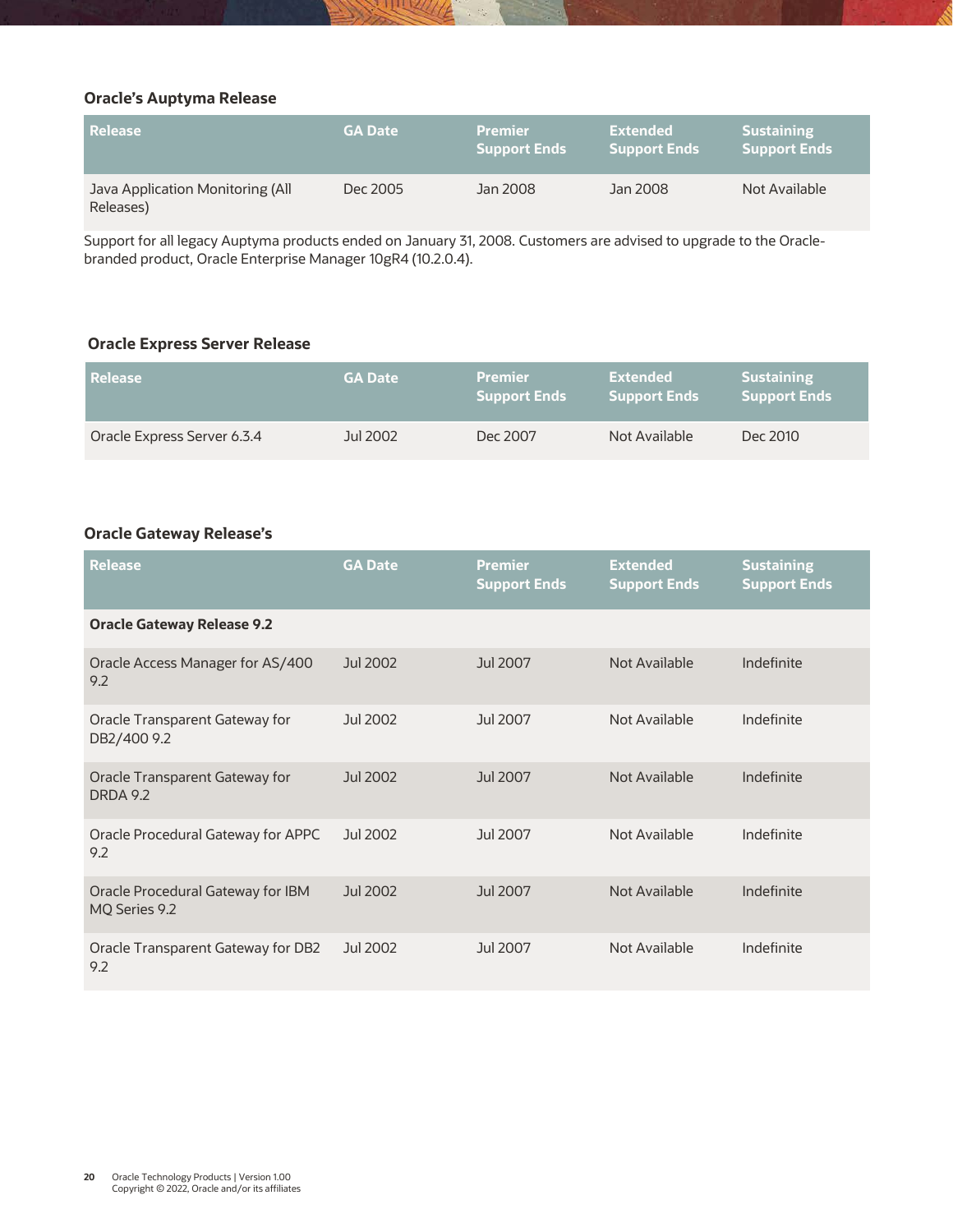## **Oracle Gateway Release's (continued)**

| Release                                         | <b>GA Date</b>  | <b>Premier</b><br><b>Support Ends</b> | <b>Extended</b><br><b>Support Ends</b> | <b>Sustaining</b><br><b>Support Ends</b> |
|-------------------------------------------------|-----------------|---------------------------------------|----------------------------------------|------------------------------------------|
| <b>Oracle Gateway Release 10.1</b>              |                 |                                       |                                        |                                          |
| Oracle Access Manager for AS/400 10.1           | Jan 2004        | Jan 2009                              | Not Available                          | Indefinite                               |
| Oracle Transparent Gateway for DB2/400 10.1     | Jan 2004        | Jan 2009                              | Not Available                          | Indefinite                               |
| Oracle Transparent Gateway for DRDA 10.1        | Jan 2004        | Jan 2009                              | Not Available                          | Indefinite                               |
| Oracle Procedural Gateway for APPC 10.1         | Jan 2004        | Jan 2009                              | Not Available                          | Indefinite                               |
| Oracle Transparent Gateway for DB2 10.1         | Jan 2004        | Jan 2009                              | Not Available                          | Indefinite                               |
| <b>Oracle Gateway Release 10.2</b>              |                 |                                       |                                        |                                          |
| Oracle Access Manager for AS/400 10.2           | Jul 2005        | Jul 2010                              | Not Available                          | Indefinite                               |
| Oracle Transparent Gateway for DB2/400 10.2     | Jul 2005        | Jul 2010                              | Not Available                          | Indefinite                               |
| Oracle Transparent Gateway for DRDA 10.2        | Jul 2005        | Jul 2010                              | Not Available                          | Indefinite                               |
| Oracle Procedural Gateway for APPC 10.2         | <b>Jul 2005</b> | Jul 2010                              | Not Available                          | Indefinite                               |
| Oracle Procedural Gateway for WebSphere MQ 10.2 | Jul 2005        | Jul 2010                              | Not Available                          | Indefinite                               |
| Oracle Transparent Gateway for DB2 10.2         | Jul 2005        | Jul 2011                              | Not Available                          | Indefinite                               |
| <b>Oracle Gateway Release 11.1</b>              |                 |                                       |                                        |                                          |
| Oracle Database Gateway for Websphere MQ 11.1   | Aug 2007        | Aug 2012                              | Aug 2015                               | Indefinite                               |
| Oracle Database Gateway for APPC 11.1           | Aug 2007        | Aug 2012                              | Aug 2015                               | Indefinite                               |
| Oracle Database Gateway for DRDA 11.1           | Aug 2007        | Aug 2012                              | Aug 2015                               | Indefinite                               |
| Oracle Database Gateway for VSAM 11.1           | Aug 2007        | Aug 2012                              | Aug 2015                               | Indefinite                               |
| Oracle Database Gateway for Adabas 11.1         | Aug 2007        | Aug 2012                              | Aug 2015                               | Indefinite                               |
| Oracle Database Gateway for SQL Server 11.1     | Aug 2007        | Aug 2012                              | Aug 2015                               | Indefinite                               |
| Oracle Database Gateway for Teradata 11.1       | Aug 2007        | Aug 2012                              | Aug 2015                               | Indefinite                               |
| Oracle Database Gateway for Informix 11.1       | Aug 2007        | Aug 2012                              | Aug 2015                               | Indefinite                               |
| Oracle Database Gateway for Sybase 11.1         | Aug 2007        | Aug 2012                              | Aug 2015                               | Indefinite                               |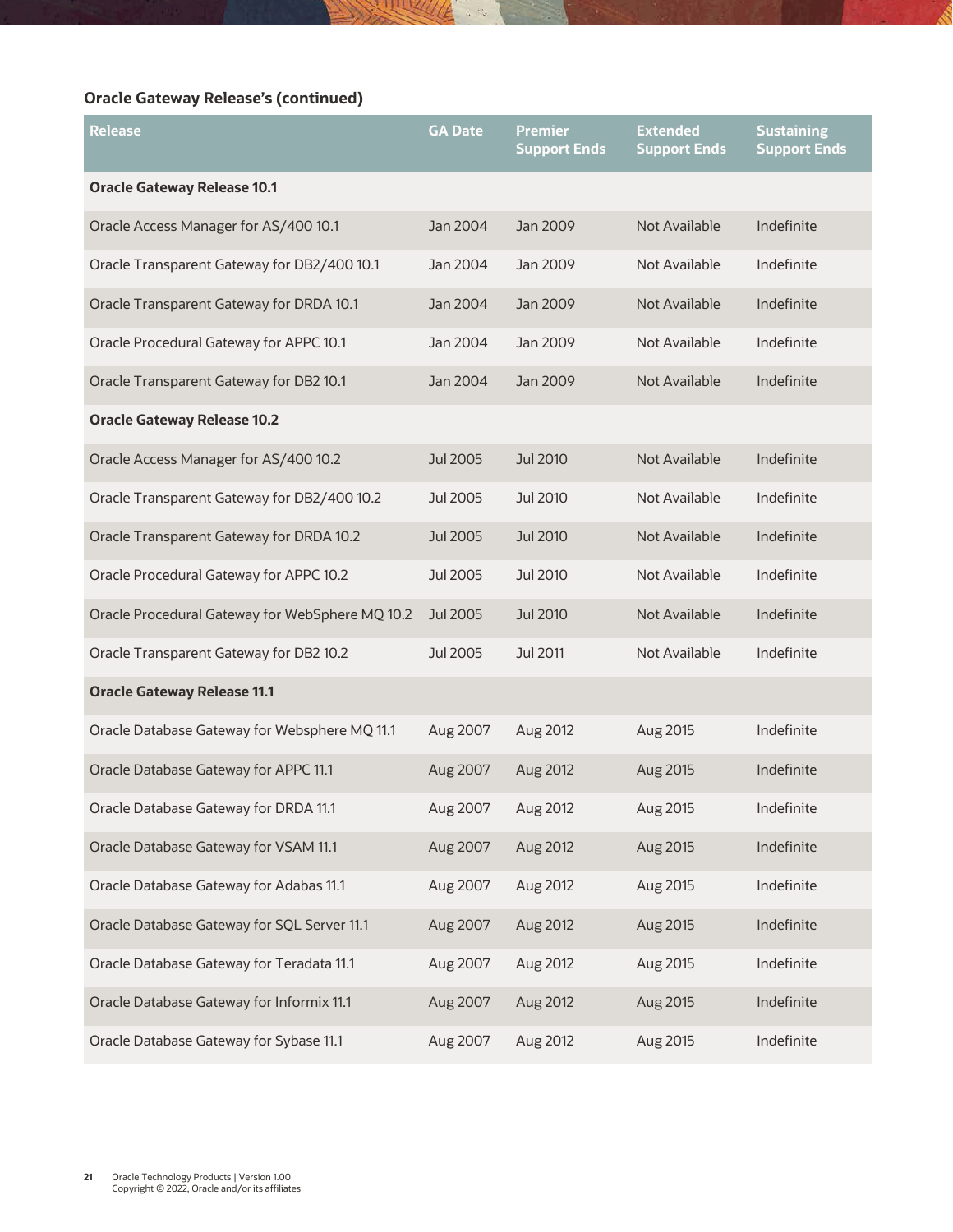## **Oracle Gateway Release's (continued)**

| <b>Release</b>                                   | <b>GA Date</b> | <b>Premier</b><br><b>Support Ends</b> | <b>Extended</b><br><b>Support Ends</b> | <b>Sustaining</b><br><b>Support Ends</b> |
|--------------------------------------------------|----------------|---------------------------------------|----------------------------------------|------------------------------------------|
| <b>Oracle Gateway Release 11.2</b>               |                |                                       |                                        |                                          |
| Oracle Database Gateway for Websphere MQ<br>11.2 | Sep 2009       | Jan 2015                              | Jan 2018                               | Indefinite                               |
| Oracle Database Gateway for APPC 11.2            | Sep 2009       | Jan 2015                              | Jan 2018                               | Indefinite                               |
| Oracle Database Gateway for DRDA 11.2            | Sep 2009       | Jan 2015                              | Jan 2018                               | Indefinite                               |
| Oracle Database Gateway for VSAM 11.2            | Sep 2009       | Jan 2015                              | Jan 2018                               | Indefinite                               |
| Oracle Database Gateway for IMS 11.2             | Sep 2009       | Jan 2015                              | Jan 2018                               | Indefinite                               |
| Oracle Database Gateway for Adabas 11.2          | Aug 2007       | Aug 2012                              | Aug 2015                               | Indefinite                               |
| Oracle Database Gateway for SQL Server 11.2      | Sep 2009       | Jan 2015                              | Jan 2018                               | Indefinite                               |
| Oracle Database Gateway for Teradata 11.2        | Sep 2009       | Jan 2015                              | Jan 2018                               | Indefinite                               |
| Oracle Database Gateway for Informix 11.2        | Sep 2009       | Jan 2015                              | Jan 2018                               | Indefinite                               |
| Oracle Database Gateway for Sybase 11.2          | Sep 2009       | Jan 2015                              | Jan 2018                               | Indefinite                               |
| <b>Oracle Gateway Release 12.1</b>               |                |                                       |                                        |                                          |
| Oracle Database Gateway for Websphere MQ<br>12.1 | Jun 2013       | Jun 2018                              | Jun 2021                               | Indefinite                               |
| Oracle Database Gateway for APPC 12.1            | Jun 2013       | <b>Jun 2018</b>                       | <b>Jun 2021</b>                        | Indefinite                               |
| Oracle Database Gateway for DRDA 12.1            | Jun 2013       | Jun 2018                              | Jun 2021                               | Indefinite                               |
| Oracle Database Gateway for SQL Server 12.1      | Jun 2013       | <b>Jun 2018</b>                       | Jun 2021                               | Indefinite                               |
| Oracle Database Gateway for Teradata 12.1        | Jun 2013       | <b>Jun 2018</b>                       | Jun 2021                               | Indefinite                               |
| Oracle Database Gateway for Sybase 12.1          | Jun 2013       | <b>Jun 2018</b>                       | Jun 2021                               | Indefinite                               |
| Oracle Database Gateway for Informix 12.1        | Jun 2013       | Jun 2018                              | Jun 2021                               | Indefinite                               |

Oracle Access Manager for AS/400 10.2 is the terminal release.

Oracle Transparent Gateway for DB2/400 10.2 is the terminal release, customers should migrate to Oracle Database gateway for DRDA .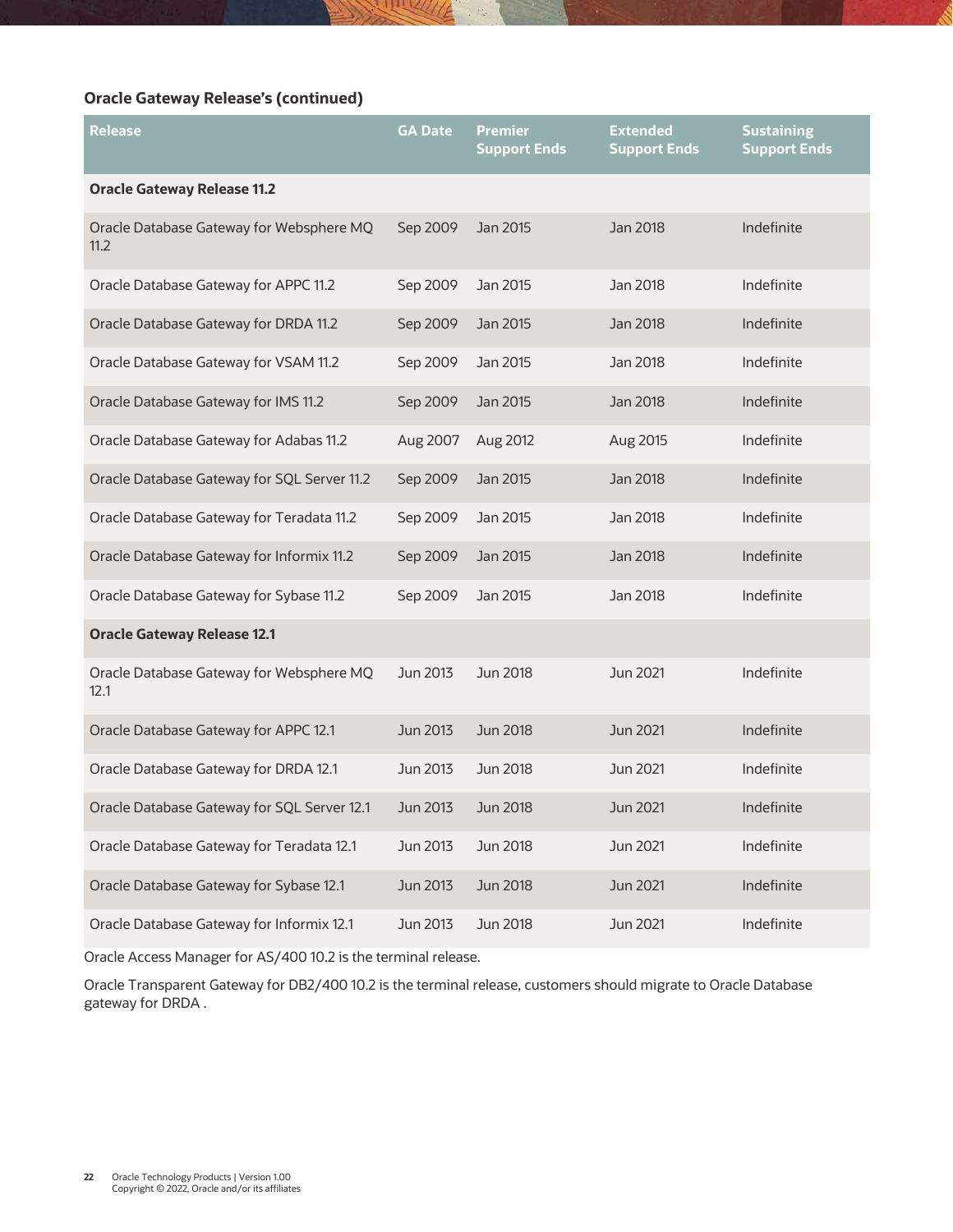## <span id="page-23-0"></span>**Oracle's TripleHop Releases**

| l Release      | <b>GA Date</b> | <b>Premier</b><br><b>Support Ends</b> | <b>Extended</b><br><b>Support Ends</b> | <b>Sustaining</b><br><b>Support Ends</b> |
|----------------|----------------|---------------------------------------|----------------------------------------|------------------------------------------|
| MatchPoint 2.x | Jun 2002       | Not Available                         | Not Available                          | Not Available                            |
| MatchPoint 3.x | Oct 2003       | Not Available                         | Not Available                          | Sep 2008                                 |

Customers should plan to migrate to latest version of Oracle Secure Enterprise Search.

## <span id="page-23-1"></span>**Oracle Secure Enterprise Search**

| Release                         | <b>GA Date</b> | <b>Premier</b><br><b>Support Ends</b> | <b>Extended</b><br><b>Support Ends</b> | <b>Sustaining</b><br><b>Support Ends</b> |
|---------------------------------|----------------|---------------------------------------|----------------------------------------|------------------------------------------|
| Secure Enterprise Search 10.1.8 | Apr 2007       | Jan 2012                              | Not Available                          | Indefinite                               |
| Secure Enterprise Search 11.1   | Feb 2010       | Feb 2015                              | Not Available                          | Indefinite                               |
| Secure Enterprise Search 11.2   | Jul 2013       | Jan 2018                              | Not Available                          | Indefinite                               |

## <span id="page-23-2"></span>**Oracle Application Express (Formerly HTML DB)**

| <b>Release</b> | <b>GA Date</b> | <b>Premier</b><br><b>Support Ends</b> | <b>Extended</b><br><b>Support Ends</b> | <b>Sustaining</b><br><b>Support Ends</b> |
|----------------|----------------|---------------------------------------|----------------------------------------|------------------------------------------|
| 1.6            | Jul 2005       | Dec 2008                              | Not Available                          | Indefinite                               |
| 2.0            | Sep 2005       | Dec 2008                              | Not Available                          | Indefinite                               |
| 2.2            | Aug 2006       | Aug 2009                              | Not Available                          | Indefinite                               |
| 3.0            | Mar 2007       | Mar 2010                              | Not Available                          | Indefinite                               |
| 3.1            | Feb 2008       | Feb 2011                              | Not Available                          | Indefinite                               |
| 3.2            | Feb 2009       | Feb 2012                              | Not Available                          | Indefinite                               |
| 4.0            | Jun 2010       | Jun 2015                              | Not Available                          | Indefinite                               |
| 4.1            | Aug 2011       | Aug 2016                              | Not Available                          | Indefinite                               |
| 4.2            | Oct 2012       | Oct 2017                              | Not Available                          | Indefinite                               |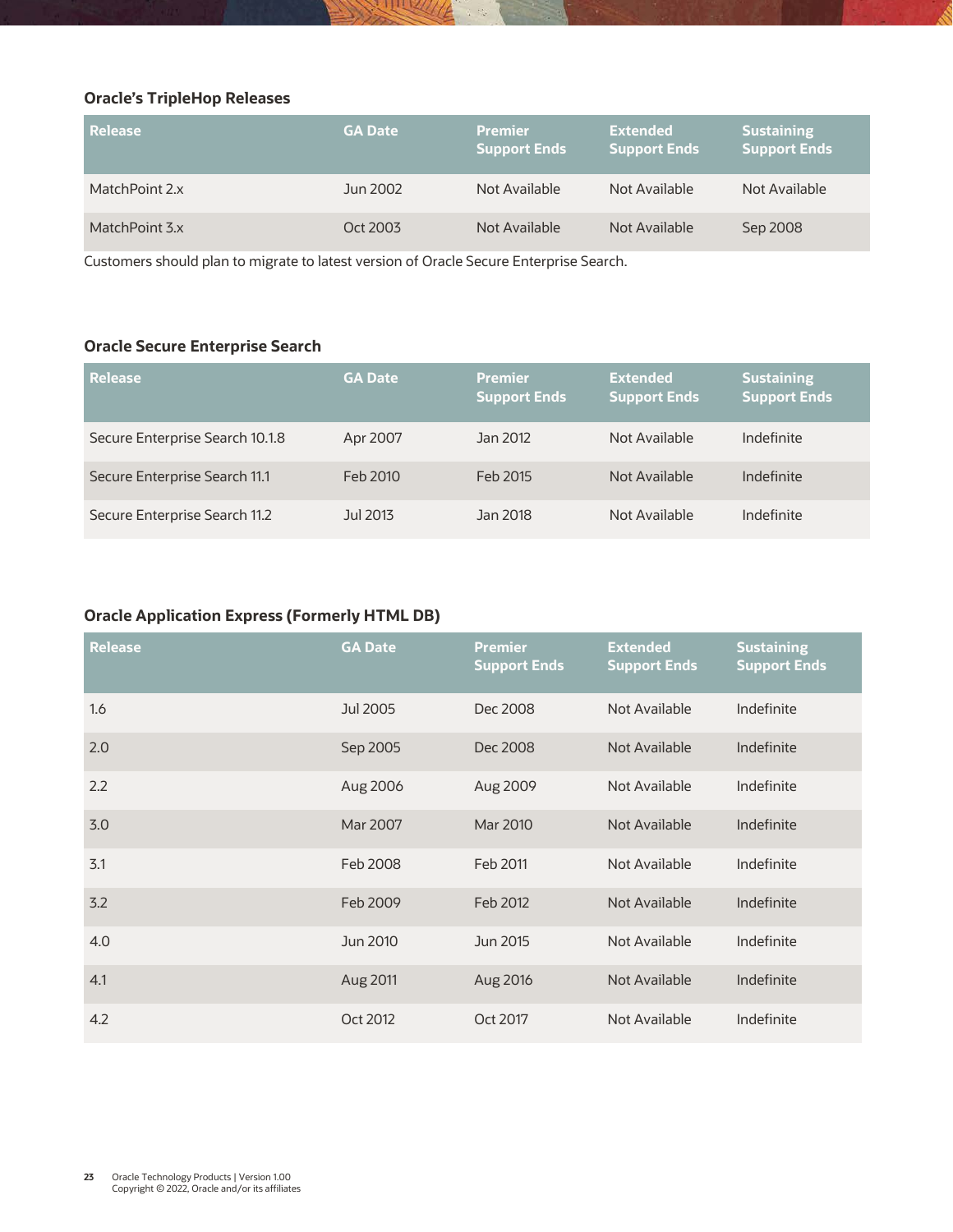## **Oracle Application Express (Formerly HTML DB) (continued)**

| <b>Release</b> | <b>GA Date</b> | <b>Premier</b><br><b>Support Ends</b> | <b>Extended</b><br><b>Support Ends</b> | <b>Sustaining</b><br><b>Support Ends</b> |
|----------------|----------------|---------------------------------------|----------------------------------------|------------------------------------------|
| 5.0            | Apr 2015       | Apr 2020                              | Not Available                          | Indefinite                               |
| 5.1            | Dec 2016       | Dec 2021                              | Not Available                          | Indefinite                               |
| 18.x           | May 2018       | May 2023                              | Not Available                          | Indefinite                               |
| 19.x           | Mar 2019       | Sep 2024                              | Not Available                          | Indefinite                               |
| 20.x           | Apr 2020       | Apr 2025                              | Not Available                          | Indefinite                               |
| 21.x           | May 2021       | May 2024                              | Not Available                          | Indefinite                               |

#### <span id="page-24-0"></span>**Oracle Zero Data Loss Appliance Releases**

| <b>Release</b>                            | <b>GA Date</b> | <b>Premier</b><br><b>Support Ends</b> | <b>Extended</b><br><b>Support Ends</b> | <b>Sustaining</b><br><b>Support Ends</b> |
|-------------------------------------------|----------------|---------------------------------------|----------------------------------------|------------------------------------------|
| Zero Data Loss Appliance Software<br>12.2 | Aug 2018       | Dec 2021                              | Not Available                          | Indefinite                               |
| Zero Data Loss Appliance Software<br>19.2 | Aug 2019       | Aug 2022                              | Not Available                          | Indefinite                               |

#### <span id="page-24-1"></span>**Oracle Fail Safe Releases**

| <b>Release</b>         | <b>GA Date</b> | <b>Premier</b><br><b>Support Ends</b> | <b>Extended</b><br><b>Support Ends</b> | <b>Sustaining</b><br><b>Support Ends</b> |
|------------------------|----------------|---------------------------------------|----------------------------------------|------------------------------------------|
| Oracle Fail Safe 3.3.2 | Nov 2002       | Jul 2007                              | Not Available                          | Indefinite                               |
| Oracle Fail Safe 3.3.3 | Apr 2004       | Mar 2009                              | Not Available                          | Indefinite                               |
| Oracle Fail Safe 3.3.4 | Nov 2005       | Jul 2010                              | Not Available                          | Indefinite                               |
| Oracle Fail Safe 3.4.1 | Aug 2007       | Aug 2012                              | Aug 2015                               | Indefinite                               |
| Oracle Fail Safe 3.4.2 | Sep 2009       | Jan 2015                              | Jan 2018                               | Indefinite                               |
| Oracle Fail Safe 4.1.x | Jun 2013       | Jun 2018                              | Jun 2021                               | Indefinite                               |
| Oracle Fail Safe 4.2.x | Apr 2018       | Apr 2024                              | Apr 2027                               | Indefinite                               |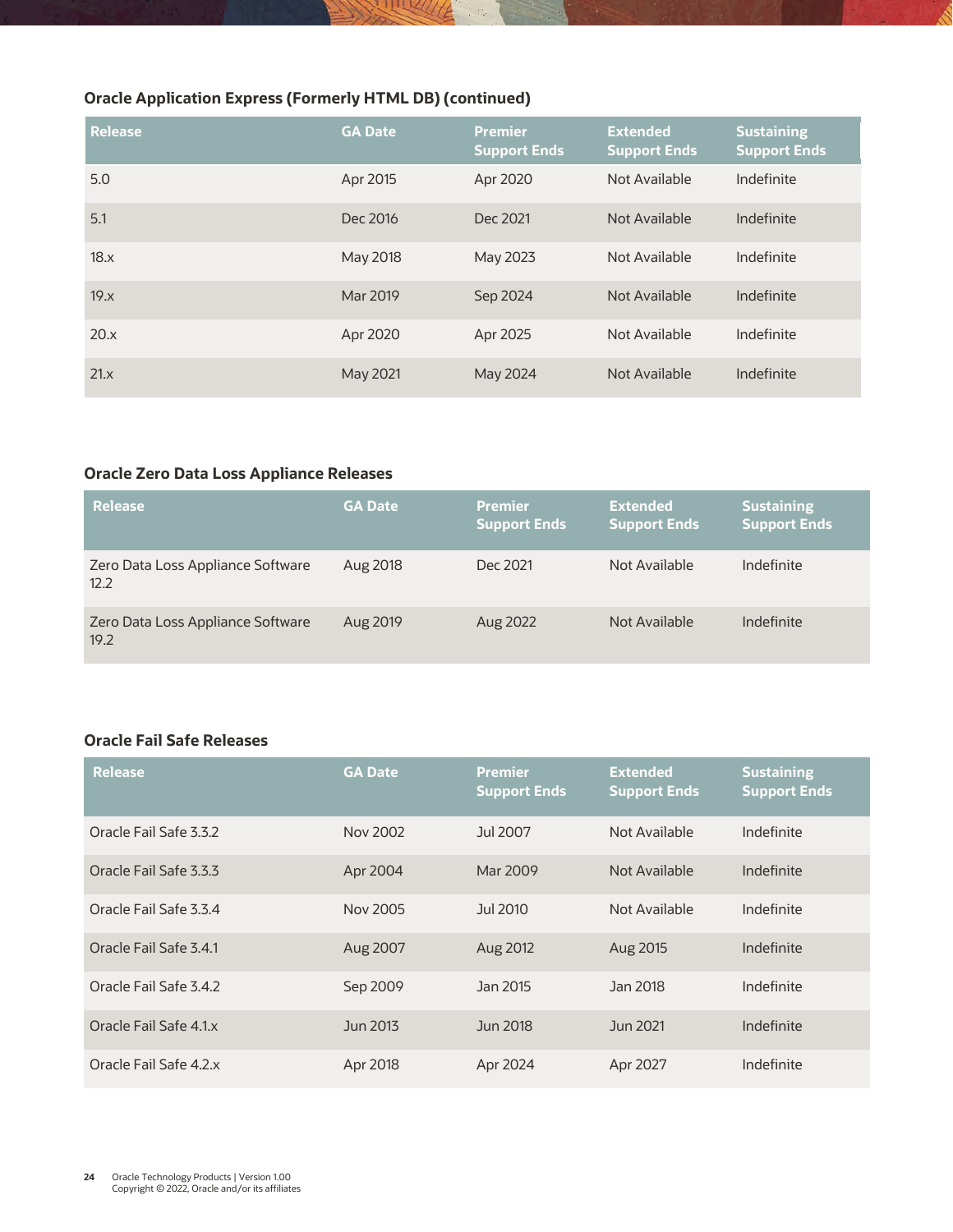#### <span id="page-25-0"></span>**Oracle's ClearApp Releases**

| <b>Release</b>                                               | <b>GA Date</b> | <b>Premier</b><br><b>Support Ends</b> | <b>Extended</b><br><b>Support Ends</b> | <b>Sustaining</b><br><b>Support Ends</b> |
|--------------------------------------------------------------|----------------|---------------------------------------|----------------------------------------|------------------------------------------|
| Acsera Manager 5.1                                           | Not Available  | Not Available                         | Not Available                          | Not Available                            |
| OuickVision 6.0                                              | Not Available  | Not Available                         | Not Available                          | Jun 2010                                 |
| OuickVision 6.1                                              | Not Available  | Not Available                         | Not Available                          | Indefinite                               |
| QuickVision 7.0                                              | Not Available  | Dec 2009                              | Dec 2010                               | Indefinite                               |
| OuickVision 7.5                                              | Sep 2008       | Dec 2010                              | Dec 2011                               | Indefinite                               |
| <b>Oracle-Branded Releases</b>                               |                |                                       |                                        |                                          |
| Oracle Composite Application Monitor<br>and Modeler 10.2.0.4 | Nov 2008       | Oct 2010                              | Oct 2013                               | Indefinite                               |

The migration path for QuickVision 7.5 is to use Oracle Composite Application Monitor and Modeler. Oracle Composite Application Monitor and Modeler is part of Oracle Grid Control release 10.2.x. To be eligible for Premier Support and Extended Support coverage, a mandatory patch for QuickVision 7.0 must be applied.

#### <span id="page-25-1"></span>**Oracle Virtual Iron Releases**

| <b>Release</b>                                                                                       | <b>GA Date</b> | <b>Premier</b><br><b>Support Ends</b> | <b>Extended</b><br><b>Support Ends</b> | <b>Sustaining</b><br><b>Support Ends</b> |
|------------------------------------------------------------------------------------------------------|----------------|---------------------------------------|----------------------------------------|------------------------------------------|
| Virtual Iron Extended Enterprise Edition and<br>Virtual Iron Enterprise Edition 4.0.4 and<br>earlier | Sep 2007       | Not Availalble                        | Not Availalble                         | Not Availalble                           |
| Virtual Iron Extended Enterprise Edition and<br>Virtual Iron Enterprise Edition 4.0.5                | Sep 2007       | Not Availalble                        | Not Availalble                         | Indefinite                               |
| Virtual Iron Extended Enterprise Edition and<br>Virtual Iron Enterprise Edition 4.1.4                | Oct 2007       | Not Availalble                        | Not Availalble                         | Indefinite                               |
| Virtual Iron Extended Enterprise Edition and<br>Virtual Iron Enterprise Edition 4.2.9                | Dec 2007       | Not Availalble                        | Not Availalble                         | Indefinite                               |
| Virtual Iron Extended Enterprise Edition and<br>Virtual Iron Enterprise Edition 4.2.11               | Jan 2008       | Not Availalble                        | Not Availalble                         | Indefinite                               |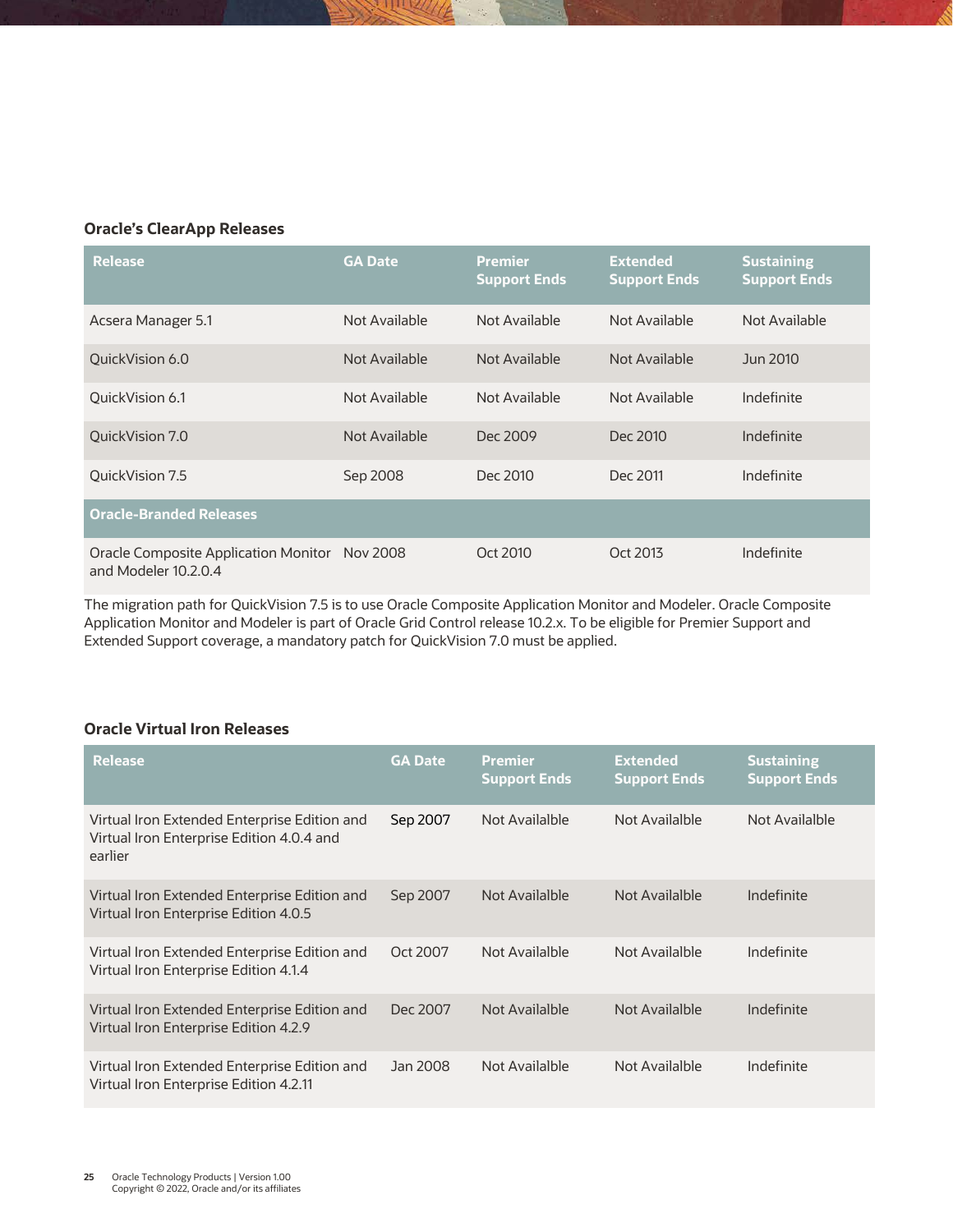## **Oracle Virtual Iron Releases (continued)**

| <b>Release</b>                                                                                   | <b>GA Date</b> | <b>Premier</b><br><b>Support Ends</b> | <b>Extended</b><br><b>Support Ends</b> | <b>Sustaining</b><br><b>Support Ends</b> |
|--------------------------------------------------------------------------------------------------|----------------|---------------------------------------|----------------------------------------|------------------------------------------|
| Virtual Iron Extended Enterprise<br>Edition and Virtual Iron Enterprise<br><b>Edition 4.2.13</b> | Jan 2008       | Not Availalble                        | Not Availalble                         | Indefinite                               |
| Virtual Iron Extended Enterprise<br>Edition and Virtual Iron Enterprise<br><b>Edition 4.2.14</b> | Feb 2008       | Not Availalble                        | Not Availalble                         | Indefinite                               |
| Virtual Iron Extended Enterprise<br>Edition and Virtual Iron Enterprise<br>Edition 4.3.8         | Apr 2008       | Not Availalble                        | Not Availalble                         | Indefinite                               |
| Virtual Iron Extended Enterprise<br><b>Edition 4.4.13</b>                                        | Sep 2008       | Sep 2009                              | <b>Not Availalble</b>                  | Indefinite                               |
| Virtual Iron Extended Enterprise<br><b>Edition 4.4.15</b>                                        | Oct 2008       | Oct 2009                              | Not Availalble                         | Indefinite                               |
| Virtual Iron Extended Enterprise<br><b>Edition 4.5.13</b>                                        | Jan 2009       | Jan 2010                              | Not Availalble                         | Indefinite                               |
| Virtual Iron Extended Enterprise<br>Edition 4.5.16                                               | Feb 2009       | Feb 2010                              | Not Availalble                         | Indefinite                               |

#### <span id="page-26-0"></span>**Oracle's Secerno Releases**

| <b>Release</b>            | <b>GA Date</b> | <b>Premier</b><br><b>Support Ends</b> | Extended<br><b>Support Ends</b> | <b>Sustaining</b><br><b>Support Ends</b> |
|---------------------------|----------------|---------------------------------------|---------------------------------|------------------------------------------|
| Previous Secerno Releases | <b>Various</b> | Jan 2012                              | Not Available                   | Indefinite                               |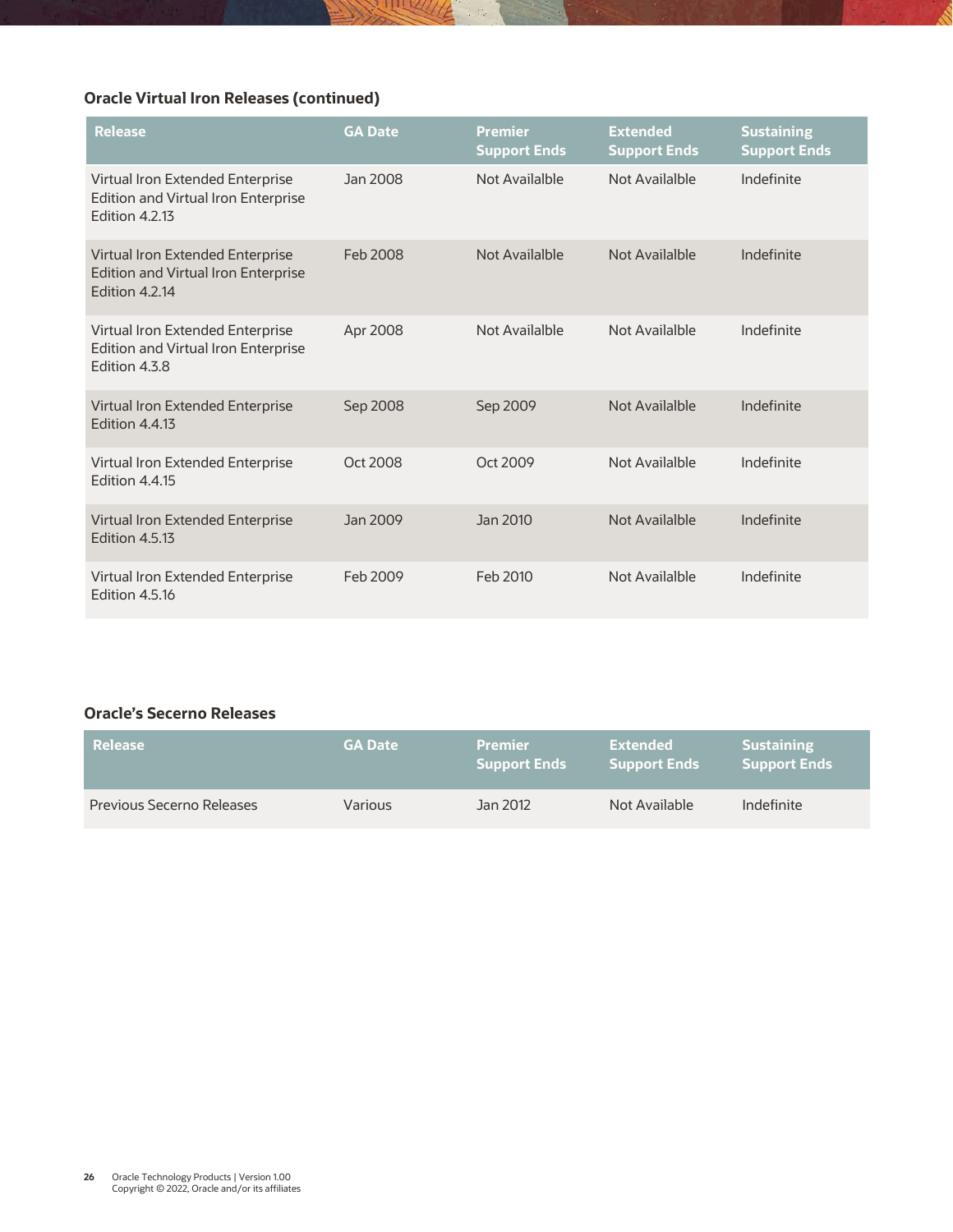## <span id="page-27-0"></span>**Oracle Audit Vault and Database Firewall Releases**

| <b>Release</b>                                   | <b>GA Date</b> | Premier<br><b>Support Ends</b> | <b>Extended</b><br><b>Support Ends</b> | <b>Sustaining</b><br><b>Support Ends</b> |
|--------------------------------------------------|----------------|--------------------------------|----------------------------------------|------------------------------------------|
| Oracle Database Firewall 5.x                     | Jan 2011       | Jan 2016                       | Not Available                          | Indefinite                               |
| Oracle Audit Vault 10.2.3                        | Jun 2008       | Jun 2013                       | Not Available                          | Indefinite                               |
| Oracle Audit Vault 10.3                          | Dec 2011       | Dec 2016                       | Not Available                          | Indefinite                               |
| Oracle Audit Vault and Database<br>Firewall 12.1 | Dec 2012       | Dec 2017                       | Not Available                          | Indefinite                               |
| Oracle Audit Vault and Database<br>Firewall 12.2 | Dec 2015       | Mar 2021                       | Not Available                          | Indefinite                               |
| Oracle Audit Vault and Database<br>Firewall 20.x | Jul 2020       | Jul 2024                       | Not Available                          | Indefinite                               |

#### <span id="page-27-1"></span>**Oracle Key Vault Releases**

| <b>Release</b>        | <b>GA Date</b> | <b>Premier</b><br>  Support Ends <sup> </sup> | <b>Extended</b><br><b>Support Ends</b> | <b>Sustaining</b><br><b>Support Ends</b> |
|-----------------------|----------------|-----------------------------------------------|----------------------------------------|------------------------------------------|
| Oracle Key Vault 12.2 | Feb 2016       | Sep 2020                                      | Not Available                          | Indefinite                               |
| Oracle Key Vault 18   | Apr 2019       | Apr 2022                                      | Not Available                          | Indefinite                               |
| Oracle Key Vault 21   | Jan 2021       | Jul 2024                                      | Not Available                          | Indefinite                               |

## <span id="page-27-2"></span>**Oracle's MySQL Releases**

| <b>Release</b>     | <b>GA Date</b> | <b>Premier</b><br><b>Support Ends</b> | <b>Extended</b><br><b>Support Ends</b> | <b>Sustaining</b><br><b>Support Ends</b> |
|--------------------|----------------|---------------------------------------|----------------------------------------|------------------------------------------|
| MySQL Database 5.0 | Oct 2005       | Dec 2011                              | Not Available                          | Indefinite                               |
| MySQL Database 5.1 | Dec 2008       | Dec 2013                              | Not Available                          | Indefinite                               |
| MySQL Database 5.5 | Dec 2010       | Dec 2015                              | Dec 2018                               | Indefinite                               |
| MySQL Database 5.6 | Feb 2013       | Feb 2018                              | Feb 2021                               | Indefinite                               |
| MySQL Database 5.7 | Oct 2015       | Oct 2020                              | Oct 2023                               | Indefinite                               |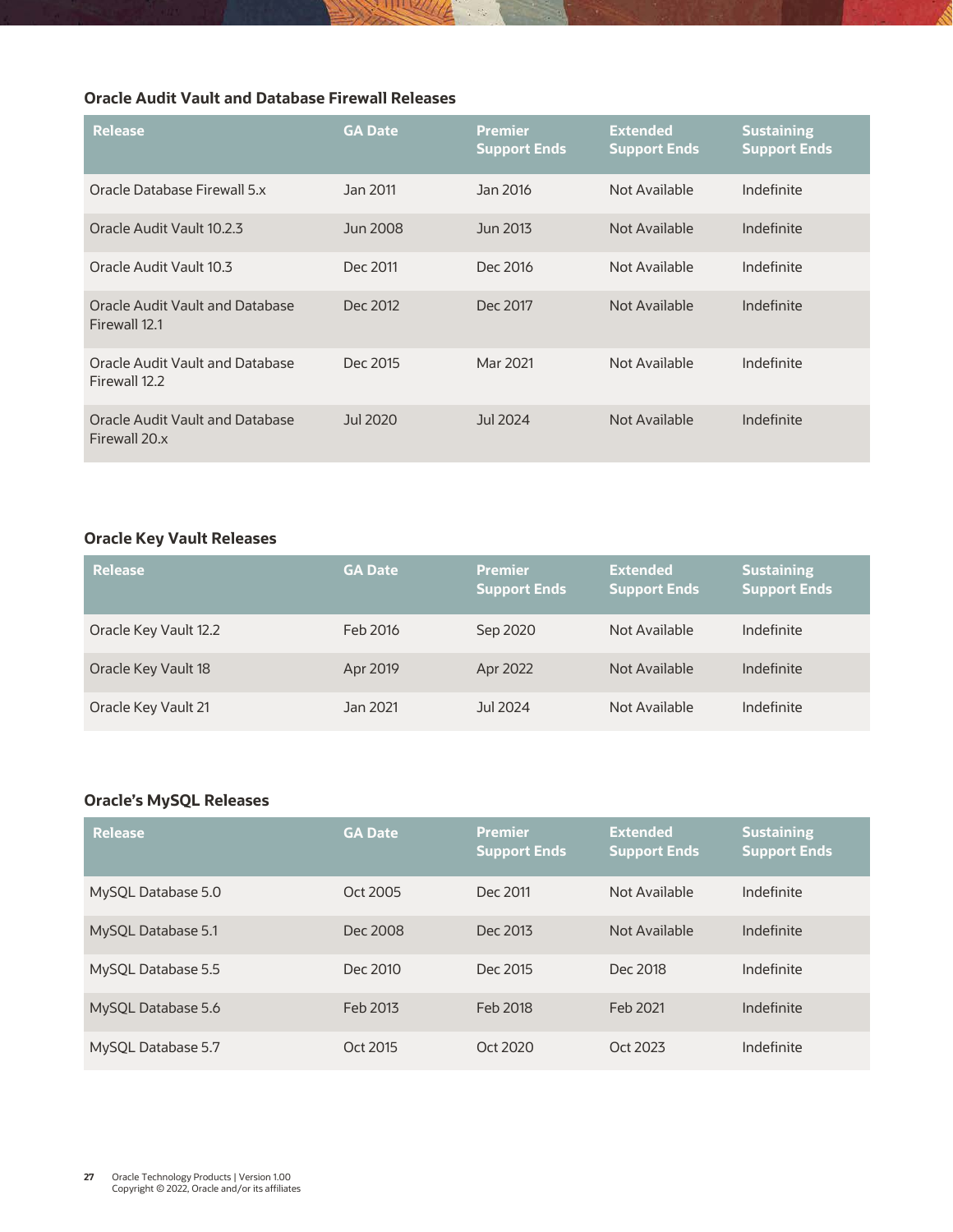## **Oracle's MySQL Releases (continued)**

| <b>Release</b>     | <b>GA Date</b> | <b>Premier</b><br><b>Support Ends</b> | <b>Extended</b><br><b>Support Ends</b> | <b>Sustaining</b><br><b>Support Ends</b> |
|--------------------|----------------|---------------------------------------|----------------------------------------|------------------------------------------|
| MySQL Database 8.0 | Apr 2018       | Apr 2023                              | Apr 2026                               | Indefinite                               |
| MySQL Cluster 6    | Aug 2007       | Mar 2013                              | Not Available                          | Indefinite                               |
| MySQL Cluster 7.0  | Apr 2009       | Apr 2014                              | Not Available                          | Indefinite                               |
| MySQL Cluster 7.1  | Apr 2010       | Apr 2015                              | Not Available                          | Indefinite                               |
| MySQL Cluster 7.2  | Feb 2012       | Feb 2017                              | Feb 2020                               | Indefinite                               |
| MySQL Cluster 7.3  | Jun 2013       | Jun 2018                              | Jun 2021                               | Indefinite                               |
| MySQL Cluster 7.4  | Feb 2015       | Feb 2020                              | Feb 2023                               | Indefinite                               |
| MySQL Cluster 7.5  | Oct 2016       | Oct 2021                              | Oct 2024                               | Indefinite                               |
| MySQL Cluster 7.6  | May 2018       | May 2023                              | May 2026                               | Indefinite                               |
| MySQL Cluster 8.0  | Jan 2020       | Jan 2025                              | Jan 2028                               | Indefinite                               |

## <span id="page-28-0"></span>**Oracle's NoSQL Database Release**

| <b>Release</b> | <b>GA Date</b> | <b>Premier</b><br><b>Support Ends</b> | <b>Extended</b><br><b>Support Ends</b> | <b>Sustaining</b><br><b>Support Ends</b> |
|----------------|----------------|---------------------------------------|----------------------------------------|------------------------------------------|
| 11.2.1         | Oct 2011       | Oct 2016                              | Oct 2019                               | Indefinite                               |
| 11.2.2         | Nov 2012       | Nov 2017                              | <b>Nov 2020</b>                        | Indefinite                               |
| 12.1.2         | Jul 2013       | Jul 2018                              | Jul 2021                               | Indefinite                               |
| 12.1.3         | Mar 2014       | Mar 2019                              | Mar 2022                               | Indefinite                               |
| 12.1.4         | Jun 2016       | Jun 2021                              | Jun 2024                               | Indefinite                               |
| 12.2.4.x       | Apr 2017       | Apr 2023                              | Apr 2026                               | Indefinite                               |
| 18.x           | Apr 2018       | Apr 2023                              | Apr 2026                               | Indefinite                               |
| 19.x           | Apr 2019       | Apr 2024                              | Apr 2027                               | Indefinite                               |
| 20.x           | Apr 2020       | Apr 2025                              | Apr 2028                               | Indefinite                               |
| 21.x           | Apr 2021       | Apr 2026                              | Apr 2029                               | Indefinite                               |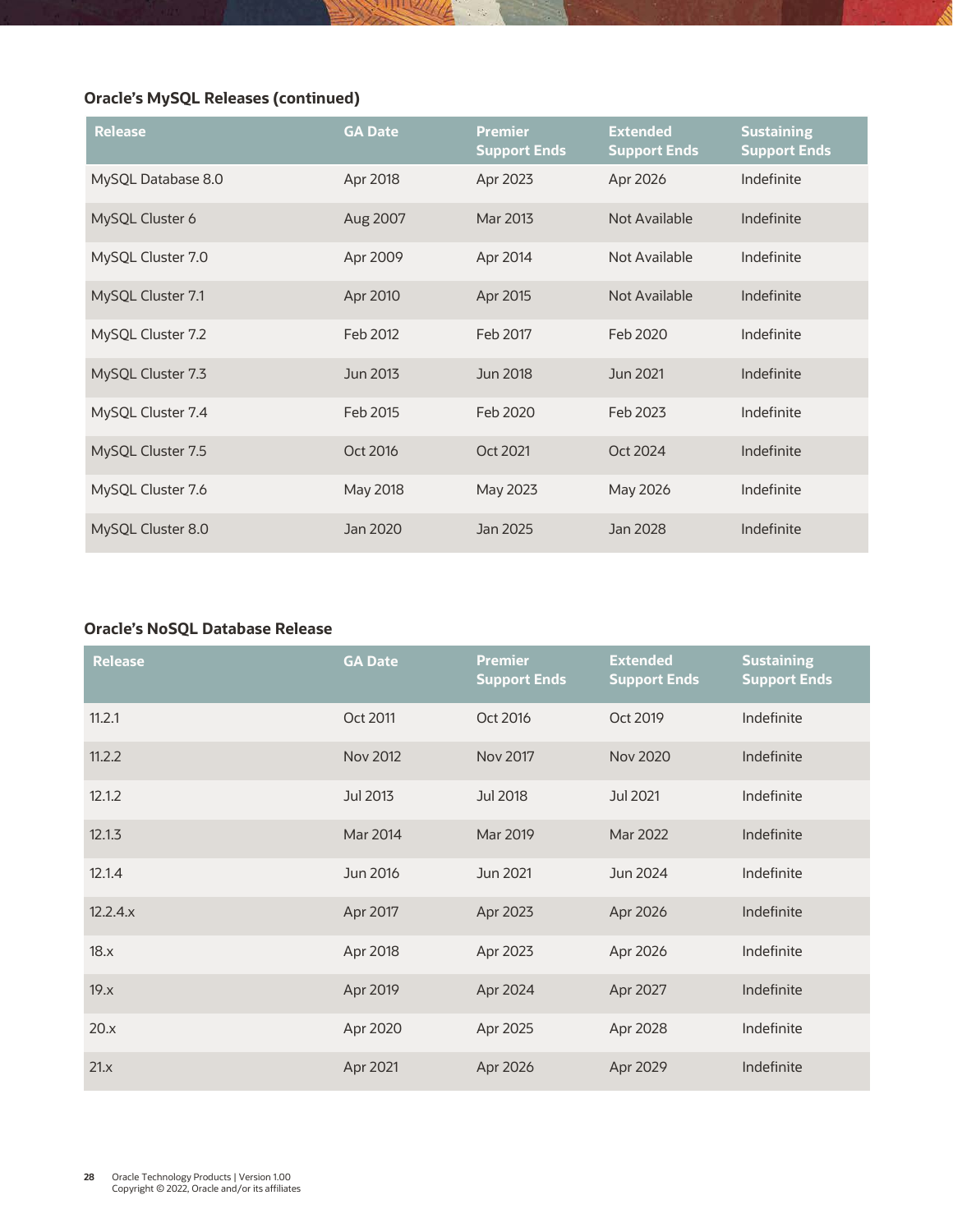## <span id="page-29-0"></span>**Oracle Big Data Appliance**

| <b>Release</b>                | <b>GA Date</b> | <b>Premier</b><br><b>Support Ends</b> | <b>Extended</b><br><b>Support Ends</b> | <b>Sustaining</b><br><b>Support Ends</b> |
|-------------------------------|----------------|---------------------------------------|----------------------------------------|------------------------------------------|
| Oracle Big Data Appliance 3.x | Jun 2012       | Jun 2017                              | Not Available                          | Jan 2025                                 |
| Oracle Big Data Appliance 4.x | Apr 2014       | Jan 2022                              | Not Available                          | Jan 2025                                 |
| Oracle Big Data Appliance 5.x | Nov 2019       | Jan 2025                              | Not Available                          | Not Available                            |

For more detailed information on specific release and support dates, refer to [MyOracle Support.](https://support.oracle.com/portal/)

## <span id="page-29-1"></span>**Oracle Big Data SQL**

| <b>Release</b>          | <b>GA Date</b> | <b>Premier</b><br><b>Support Ends</b> | <b>Extended</b><br><b>Support Ends</b> | <b>Sustaining</b><br><b>Support Ends</b> |
|-------------------------|----------------|---------------------------------------|----------------------------------------|------------------------------------------|
| Oracle Big Data SQL 1.x | Sep 2013       | Sep 2018                              | Sep 2021                               | Indefinite                               |
| Oracle Big Data SQL 2.x | Oct 2015       | Oct 2020                              | Oct 2023                               | Indefinite                               |
| Oracle Big Data SQL 3.x | Mar 2016       | Mar 2021                              | Mar 2024                               | Indefinite                               |
| Oracle Big Data SQL 4.x | Jul 2019       | Jul 2024                              | Jan 2025                               | Indefinite                               |

## <span id="page-29-2"></span>**Oracle Big Data Connectors**

| <b>Release</b>                       | <b>GA Date</b> | <b>Premier</b><br><b>Support Ends</b> | <b>Extended</b><br><b>Support Ends</b> | <b>Sustaining</b><br><b>Support Ends</b> |
|--------------------------------------|----------------|---------------------------------------|----------------------------------------|------------------------------------------|
| Oracle Big Data Connectors 3.x       | Apr 2014       | Apr 2019                              | Not Available                          | Indefinite                               |
| Oracle Big Data Connectors 4.1 - 4.5 | Sep 2014       | Sep 2019                              | Not Available                          | Indefinite                               |
| Big Data Connectors 4.6              | Aug 2016       | Aug 2021                              | Not Available                          | Indefinite                               |
| Big Data Connectors 4.9              | Jun 2017       | Jun 2022                              | Not Available                          | Indefinite                               |
| Big Data Connectors 4.12             | Nov 2018       | Nov 2023                              | Not Available                          | Indefinite                               |
| <b>Big Data Connectors 5.1</b>       | May 2020       | May 2025                              | Not Available                          | Indefinite                               |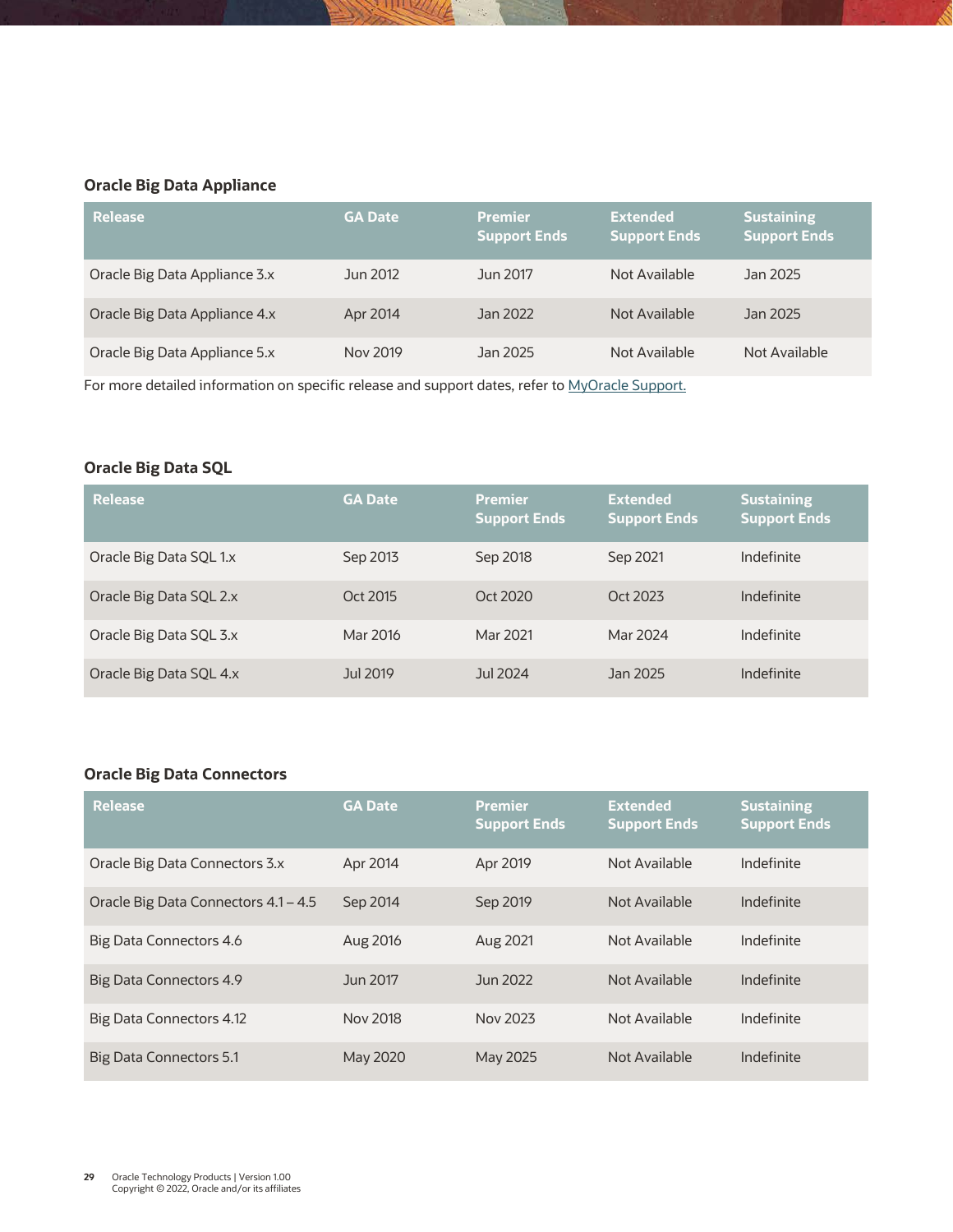## <span id="page-30-0"></span>**Oracle Big Data Spatial and Graph**

| <b>Release</b>                        | <b>GA Date</b> | <b>Premier</b><br><b>Support Ends</b> | <b>Extended</b><br><b>Support Ends</b> | <b>Sustaining</b><br><b>Support Ends</b> |
|---------------------------------------|----------------|---------------------------------------|----------------------------------------|------------------------------------------|
| Oracle Big Data Spatial and Graph 1.x | May 2015       | May 2020                              | Not Available                          | Indefinite                               |
| Oracle Big Data Spatial and Graph 2.x | Nov 2016       | Nov 2021                              | Not Available                          | Indefinite                               |
| Oracle Big Data Spatial and Graph 3.x | Oct 2019       | Oct 2024                              | Not Available                          | Indefinite                               |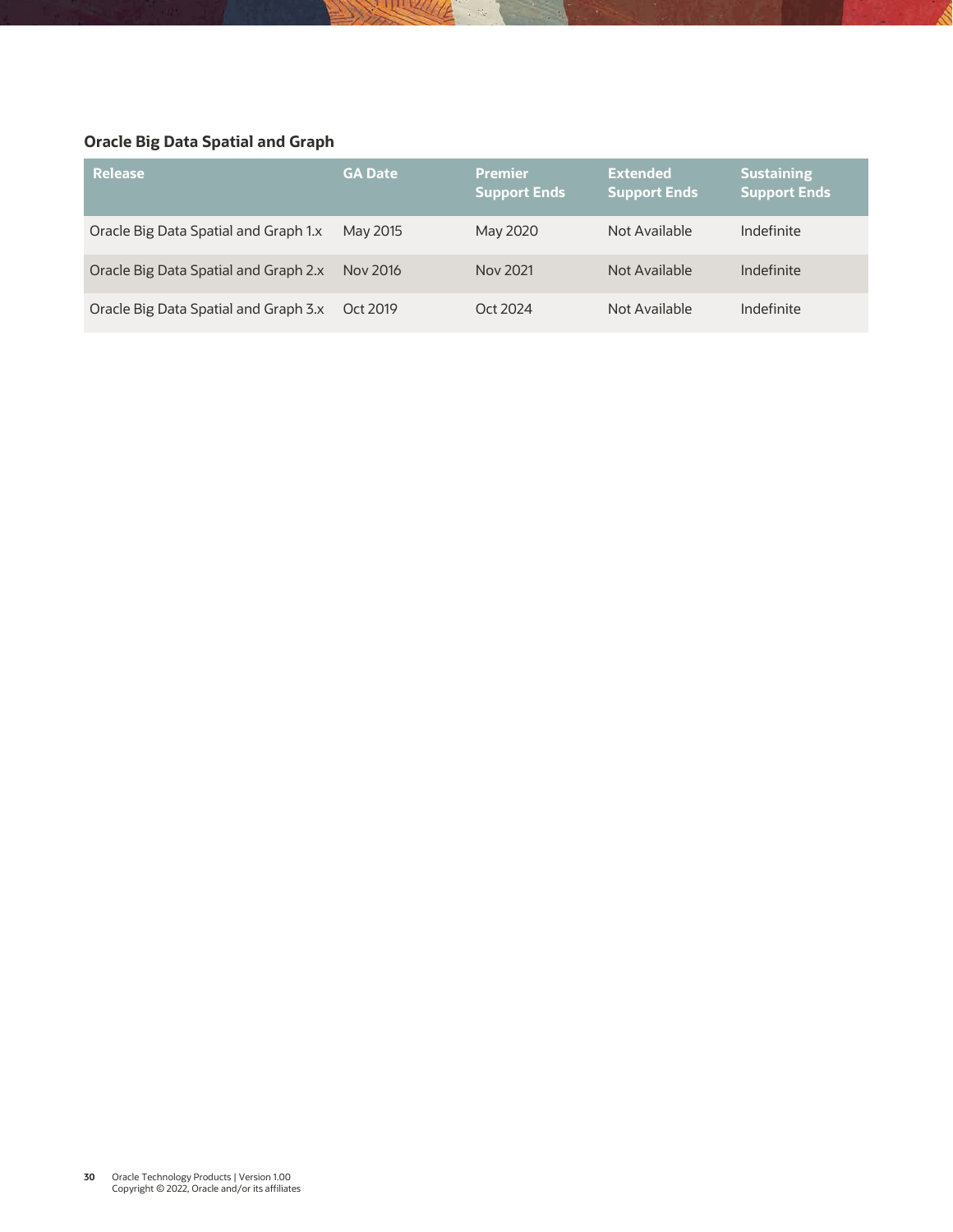## **LIFETIME SUPPORT POLICY:**

**Our Commitment to Deliver a Superior Ownership Experience** 

#### <span id="page-31-0"></span>**Oracle Exadata Storage Server Software**

| <b>Release</b> | <b>GA Date</b> | <b>Premier</b><br><b>Support Ends</b> | <b>Extended</b><br><b>Support Ends</b> | <b>Sustaining</b><br><b>Support Ends</b> |
|----------------|----------------|---------------------------------------|----------------------------------------|------------------------------------------|
| $11.1 \times$  | Sep 2008       | Sep 2013                              | Not Available                          | Indefinite                               |
| 11.2.x         | Sep 2009       | Sep 2014                              | Sep 2017                               | Indefinite                               |
| 12.1           | Dec 2013       | Dec 2018                              | Dec 2021                               | Indefinite                               |
| 12.2           | Jan 2017       | Jan 2022                              | Jan 2023                               | Indefinite                               |
| 18.1           | Sep 2017       | Sep 2022                              | Sep 2023                               | Indefinite                               |
| 19.1           | Oct 2018       | Oct 2023                              | <b>Not Available</b>                   | Indefinite                               |
| 19.2           | Feb 2019       | Oct 2023                              | Not Available                          | Indefinite                               |
| 19.3           | Sep 2019       | Oct 2023                              | <b>Not Available</b>                   | Indefinite                               |
| 20.1           | Jun 2020       | Oct 2023                              | Not Available                          | Indefinite                               |
| 21.2           | May 2021       | May 2024                              | <b>Not Available</b>                   | Indefinite                               |